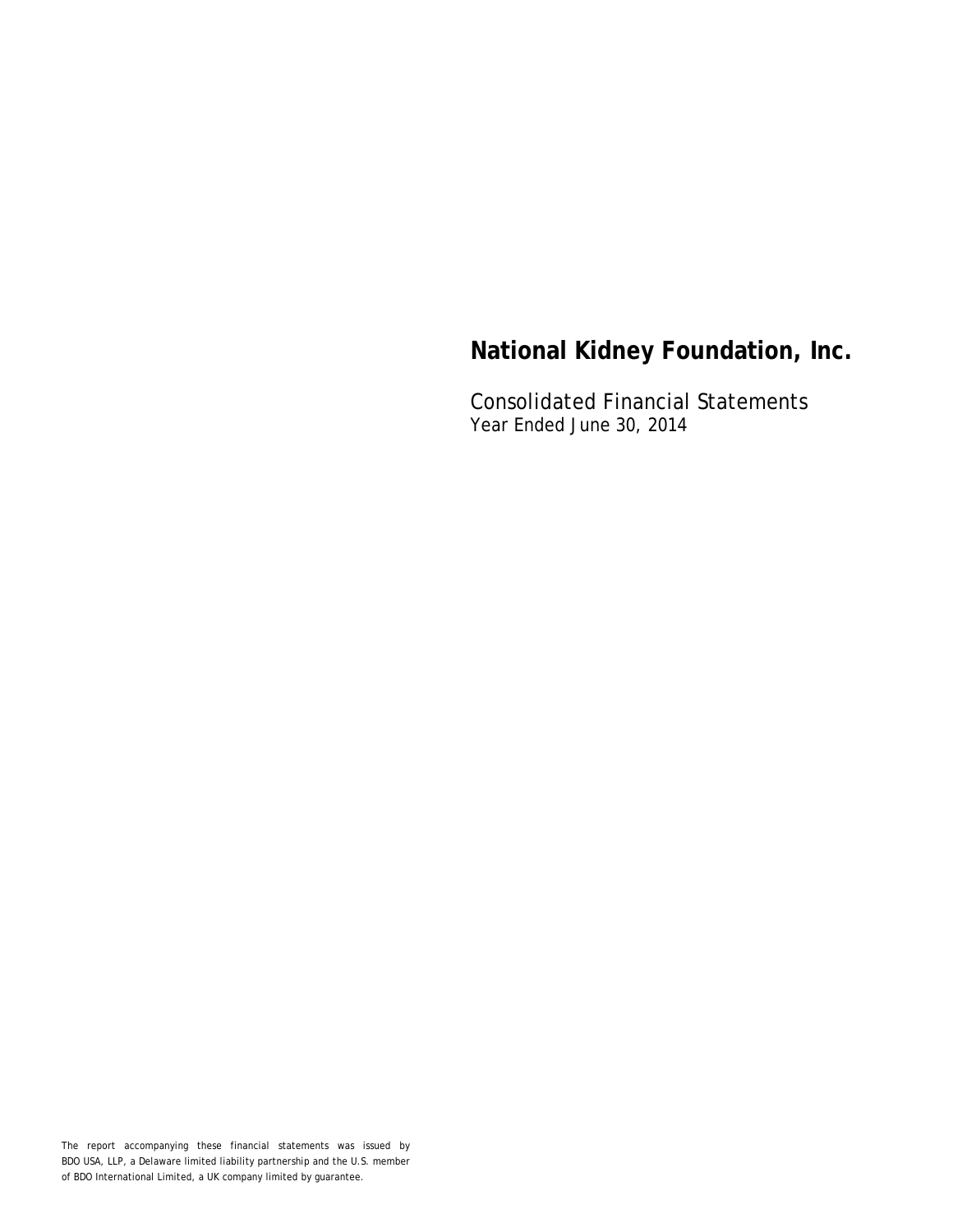Consolidated Financial Statements Year Ended June 30, 2014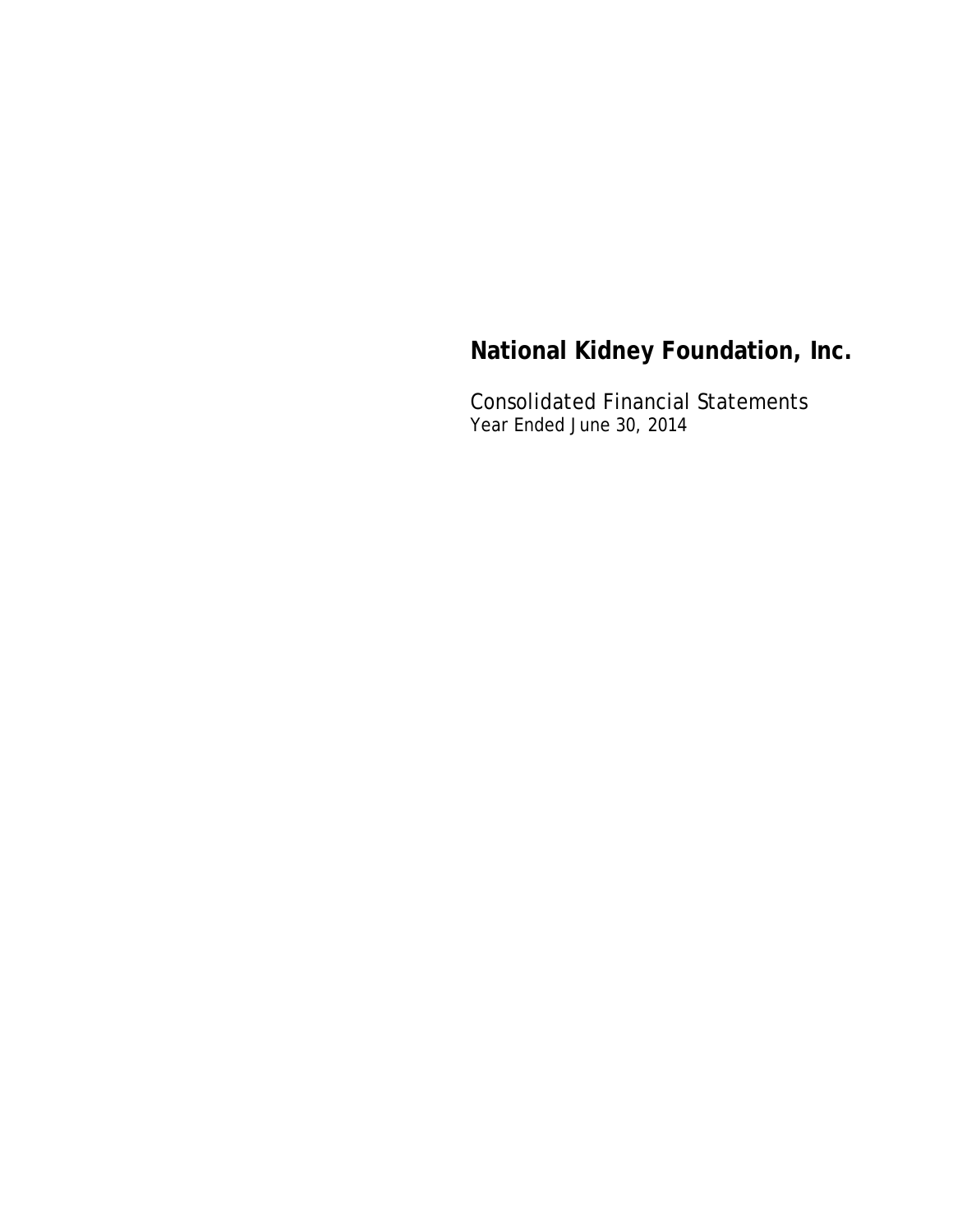# **Contents**

| Independent Auditor's Report                                      | $3 - 4$ |
|-------------------------------------------------------------------|---------|
| <b>Consolidated Financial Statements:</b>                         |         |
| Balance Sheet as of June 30, 2014                                 | 5       |
| Statement of Activities for the Year Ended June 30, 2014          | $6 - 7$ |
| Statement of Cash Flows for the Year Ended June 30, 2014          | 8       |
| Statement of Functional Expenses for the Year Ended June 30, 2014 | 9       |
| Notes to Consolidated Financial Statements                        | 10-22.  |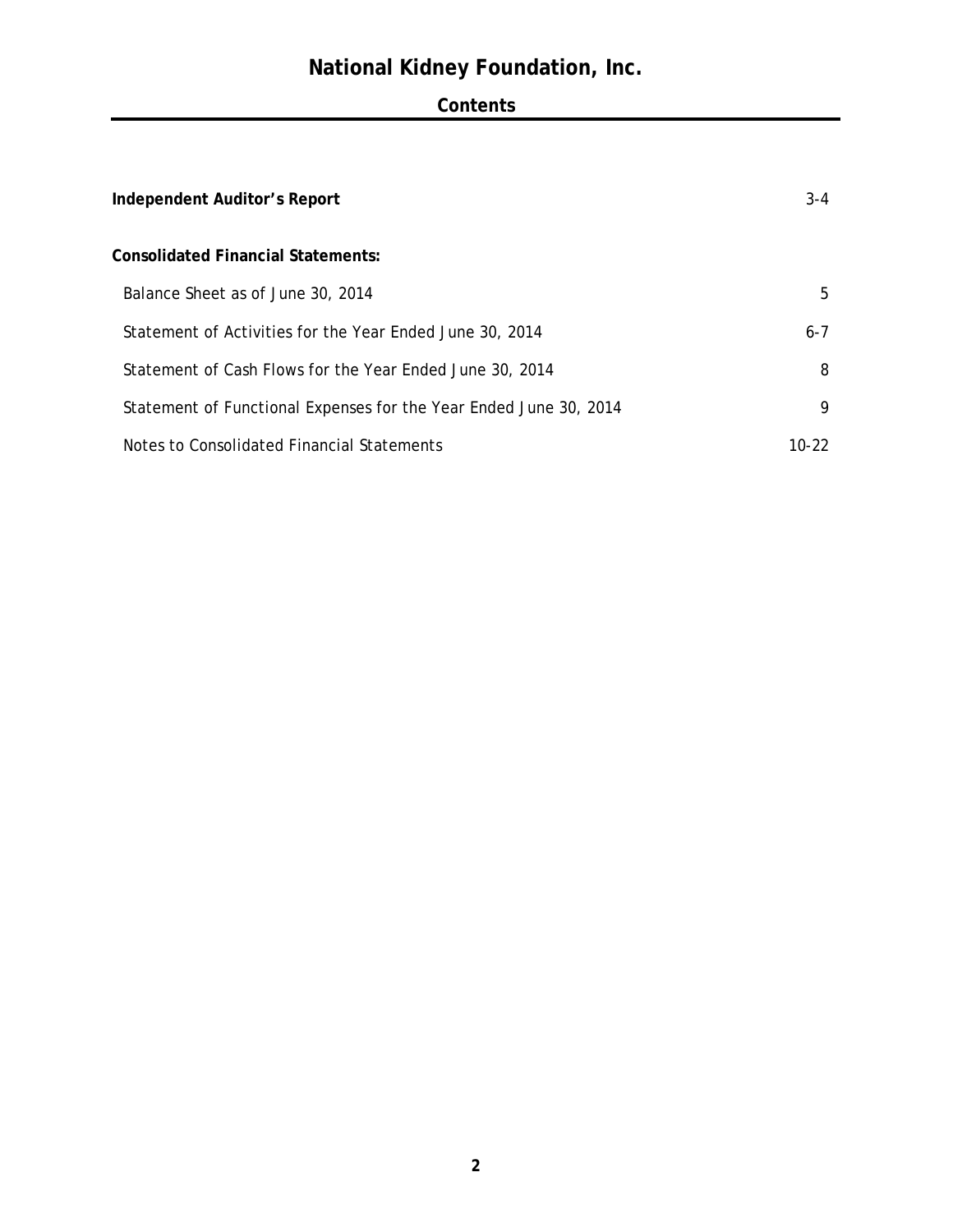

Tel: +212 885-8000 Fax: +212 697-1299 **www.bdo.com** 

# **Independent Auditor's Report**

The Board of Directors National Kidney Foundation, Inc. New York, New York

#### *Report on the Financial Statements*

We have audited the accompanying consolidated financial statements of the National Kidney Foundation, Inc. (the "Foundation"), which are comprised of the consolidated balance sheet as of June 30, 2014, and the related consolidated statements of activities, cash flows and functional expenses for the year then ended, and the related notes to the consolidated financial statements.

#### *Management's Responsibility for the Consolidated Financial Statements*

Management is responsible for the preparation and fair presentation of these consolidated financial statements in accordance with accounting principles generally accepted in the United States of America; this includes the design, implementation, and maintenance of internal control relevant to the preparation and fair presentation of consolidated financial statements that are free from material misstatement, whether due to fraud or error.

#### *Auditor's Responsibility*

Our responsibility is to express an opinion on these consolidated financial statements based on our audit. We conducted our audit in accordance with auditing standards generally accepted in the United States of America. Those standards require that we plan and perform the audit to obtain reasonable assurance about whether the consolidated financial statements are free from material misstatement.

An audit involves performing procedures to obtain audit evidence about the amounts and disclosures in the consolidated financial statements. The procedures selected depend on the auditor's judgment, including the assessment of the risks of material misstatement of the consolidated financial statements, whether due to fraud or error. In making those risk assessments, the auditor considers internal control relevant to the entity's preparation and fair presentation of the consolidated financial statements in order to design audit procedures that are appropriate in the circumstances, but not for the purpose of expressing an opinion on the effectiveness of the entity's internal control. Accordingly, we express no such opinion. An audit also includes evaluating the appropriateness of accounting policies used and the reasonableness of significant accounting estimates made by management, as well as evaluating the overall presentation of the consolidated financial statements.

We believe that the audit evidence we have obtained is sufficient and appropriate to provide a basis for our audit opinion.

BDO USA, LLP, a Delaware limited liability partnership, is the U.S. member of BDO International Limited, a UK company limited by guarantee, and forms part of the international BDO network of independent member firms.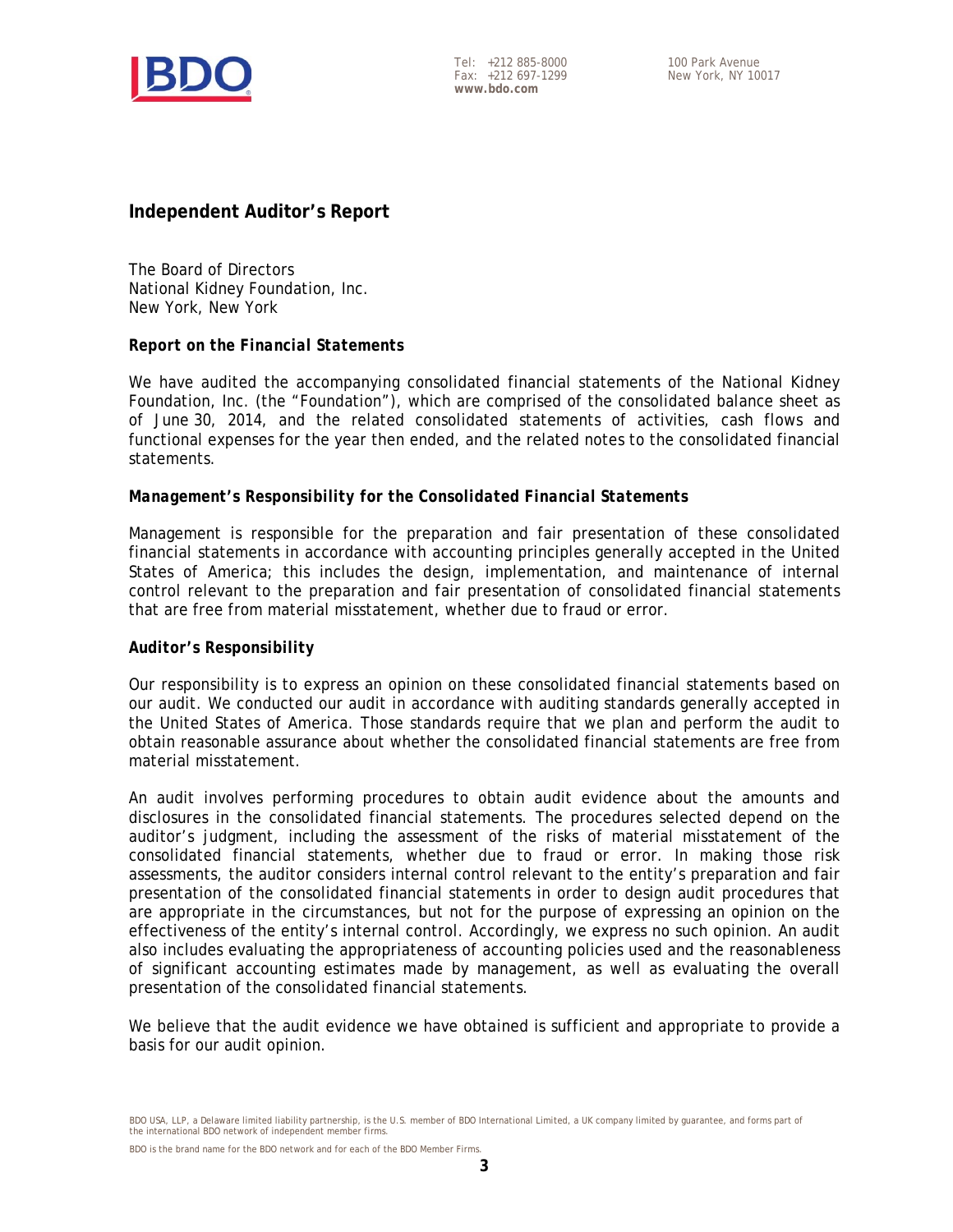

#### *Opinion*

In our opinion, the consolidated financial statements referred to above present fairly, in all material respects, the financial position of the National Kidney Foundation, Inc. as of June 30, 2014, and the results of its operations and its cash flows for the year then ended in accordance with accounting principles generally accepted in the United States of America.

#### *Report on Summarized Comparative Information*

We have previously audited the Foundation's 2013 financial statements, and our report, dated September 30, 2013, expressed an unmodified opinion on those audited financial statements. In our opinion, the summarized comparative information presented herein as of and for the year ended June 30, 2013 is consistent, in all material respects, with the audited financial statements from which it has been derived.

BDO USA, LLP

October 7, 2014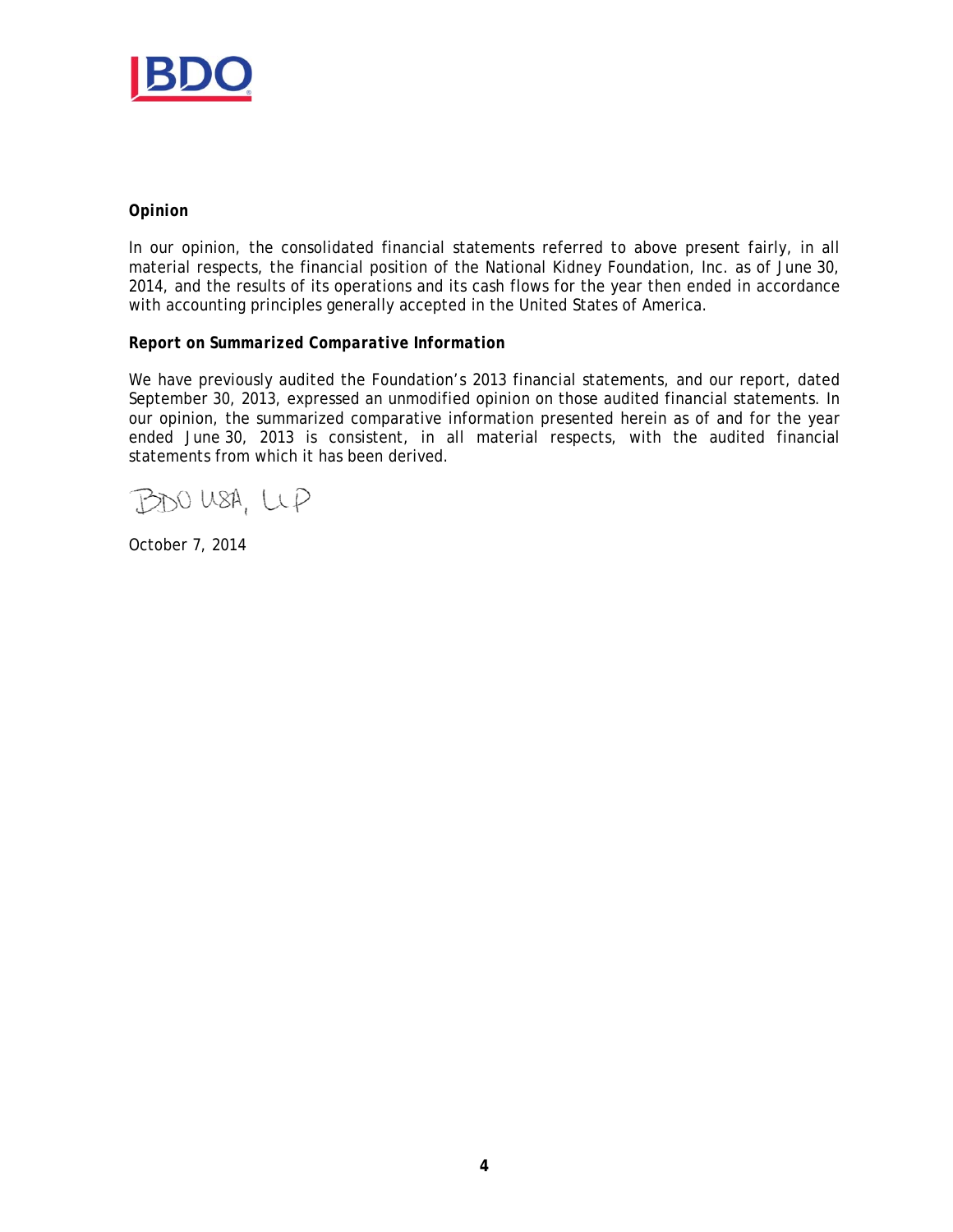# **Consolidated Balance Sheet (with comparative totals for 2013)**

| June 30,                                                                                                          | 2014          | 2013                     |
|-------------------------------------------------------------------------------------------------------------------|---------------|--------------------------|
| <b>Assets</b>                                                                                                     |               |                          |
| Cash and cash equivalents                                                                                         | \$4,222,575   | $\frac{1}{2}$<br>874,990 |
| Investments, at fair value (Note 3)                                                                               | 6,806,908     | 10,298,804               |
| Investments held under split-interest agreements (Notes 3                                                         |               |                          |
| and $7)$                                                                                                          | 515,921       | 586,624                  |
| Due from affiliates, principally share of affiliate<br>contributions, less allowance for uncollectible amounts of |               |                          |
| \$301,451 in 2014 and \$250,061 in 2013<br>Other receivables, less allowance for uncollectible amounts            | 610,103       | 626,481                  |
| of \$85,734 in 2014 and \$112,787 in 2013 (Note 4)                                                                | 480,869       | 787,313                  |
| Inventories                                                                                                       | 164,500       | 122,246                  |
| Prepaid expenses                                                                                                  | 489,630       | 347,867                  |
| Other assets                                                                                                      | 84,729        | 78,730                   |
| Fixed assets, at cost, less accumulated depreciation and                                                          |               |                          |
| amortization (Note 5)                                                                                             | 313,074       | 288,402                  |
|                                                                                                                   | \$13,688,309  | \$14,011,457             |
| <b>Liabilities and Net Assets</b>                                                                                 |               |                          |
| Liabilities:                                                                                                      |               |                          |
| Accounts payable and accrued expenses                                                                             | \$4,061,256   | \$5,365,679              |
| Deferred income (Note 6)                                                                                          | 3,326,178     | 2,630,276                |
| Payable to beneficiaries (Note 7)                                                                                 | 410,150       | 419,058                  |
| Line of credit payable (Note 8)                                                                                   |               | 2,500,000                |
| <b>Total Liabilities</b>                                                                                          | 7,797,584     | 10,915,013               |
| Commitments (Notes 7, 8, 9, 10, 11 and 12)                                                                        |               |                          |
| Net Assets (Deficit) (Notes 11 and 12):                                                                           |               |                          |
| Unrestricted                                                                                                      | (1, 102, 488) | (4, 787, 984)            |
| Temporarily restricted                                                                                            | 5,798,117     | 6,689,332                |
| Permanently restricted                                                                                            | 1,195,096     | 1,195,096                |
| <b>Total Net Assets</b>                                                                                           | 5,890,725     | 3,096,444                |
|                                                                                                                   | \$13,688,309  | \$14,011,457             |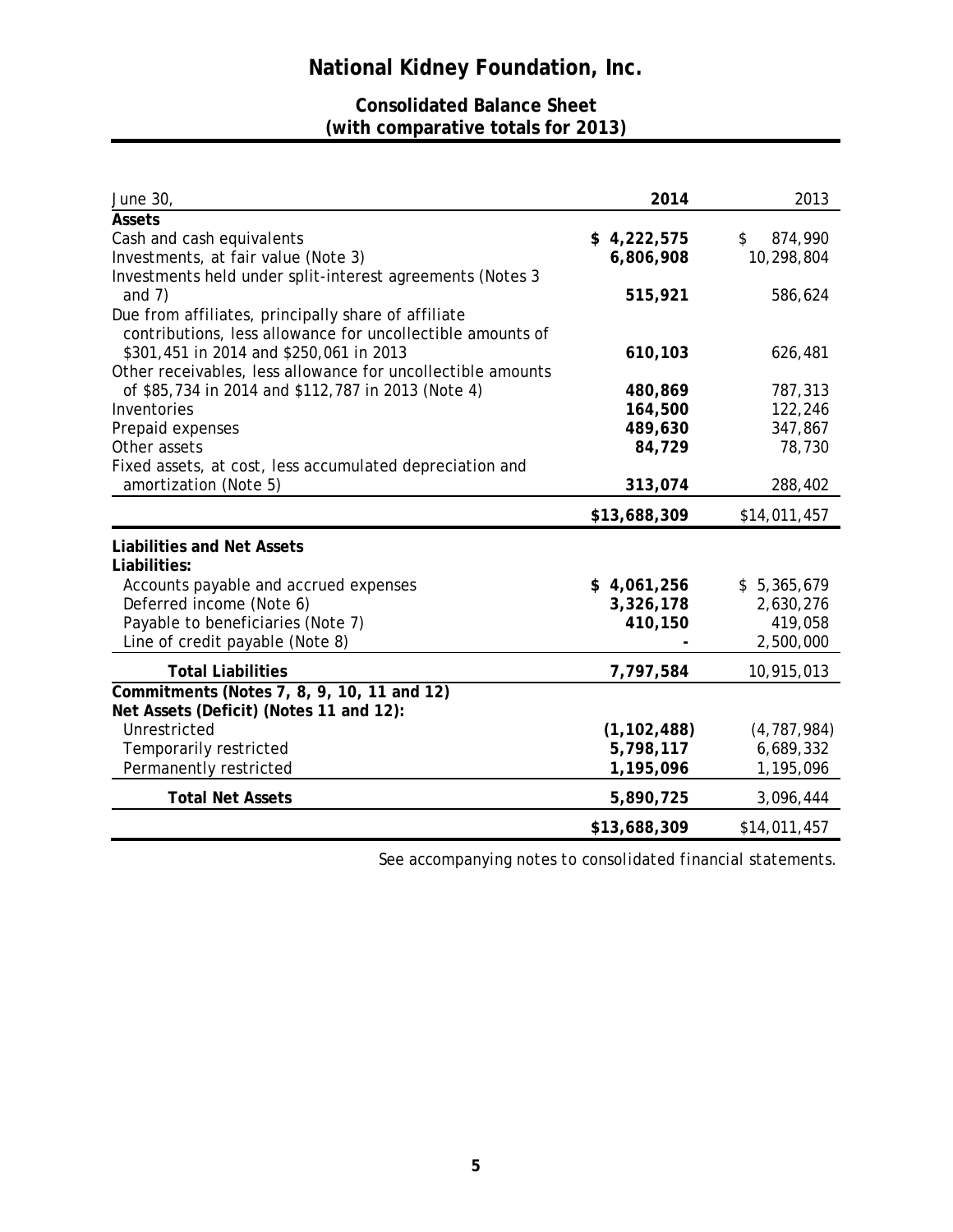**Consolidated Statement of Activities(with comparative totals for 2013)**

*Year ended June 30,* 

|                                                                 | Temporarily   |                          | Permanently    | Total         |               |
|-----------------------------------------------------------------|---------------|--------------------------|----------------|---------------|---------------|
|                                                                 | Unrestricted  | Restricted               | Restricted     | 2014          | 2013          |
| Revenue:                                                        |               |                          |                |               |               |
| Support from the public:                                        |               |                          |                |               |               |
| Received directly - contributions                               | \$7,081,453   | 790,561                  | $\mathsf{s}$ - | \$7,872,014   | \$6,607,790   |
| Received indirectly - share of affiliate contributions          | 1,628,906     |                          |                | 1,628,906     | 1,901,035     |
| Received indirectly - contributions                             | 795,485       | 55,114                   |                | 850,599       | 832,140       |
|                                                                 | 9,505,844     | 845,675                  |                | 10,351,519    | 9,340,965     |
| Revenue from sales of donated vehicles                          | 2,972,611     |                          |                | 2,972,611     | 2,890,957     |
| Less cost of sales                                              | (826, 284)    |                          |                | (826, 284)    | (719, 741)    |
| Net Revenue From Sales of Donated Vehicles                      | 2,146,327     |                          |                | 2,146,327     | 2,171,216     |
| Revenue from special events                                     | 12,190,008    | $\overline{\phantom{a}}$ |                | 12,190,008    | 11,995,701    |
| Less direct benefit to donor costs                              | (1, 437, 500) |                          |                | (1, 437, 500) | (1, 447, 939) |
| Net Revenue From Special Events                                 | 10,752,508    |                          |                | 10,752,508    | 10,547,762    |
| <b>Total Support From the Public</b>                            | 22,404,679    | 845,675                  |                | 23,250,354    | 22,059,943    |
| Program service fees                                            | 8,745,323     | $\overline{\phantom{a}}$ |                | 8,745,323     | 11,352,256    |
| Royalties                                                       | 2,259,447     |                          |                | 2,259,447     | 1,986,602     |
| Dues - professional members                                     | 606,730       |                          |                | 606,730       | 655,150       |
| Investment income, including cumulative realized and unrealized |               |                          |                |               |               |
| gains of \$992,731 in 2014 and \$645,980 in 2013                | 1,011         | 1,246,979                |                | 1,247,990     | 895,893       |
| Other, net                                                      | 1,236,532     |                          |                | 1,236,532     | 1,281,333     |
| Net assets released from restrictions (Note 11)                 | 2,983,869     | (2,983,869)              |                |               |               |
|                                                                 | 15,832,912    | (1, 736, 890)            |                | 14,096,022    | 16, 171, 234  |
| <b>Total Revenue</b>                                            | 38,237,591    | (891, 215)               |                | 37,346,376    | 38,231,177    |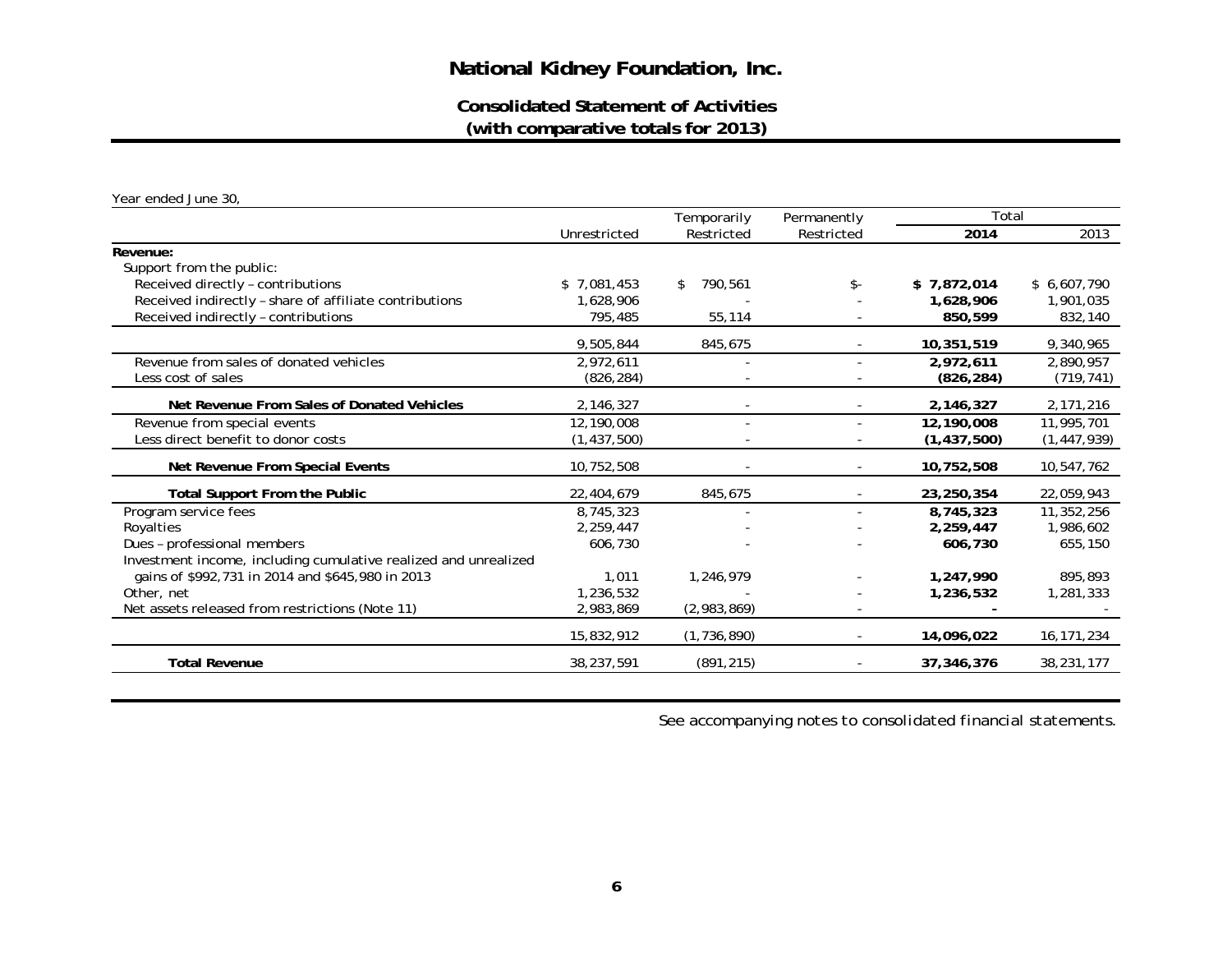# **Consolidated Statement of Activities(with comparative totals for 2013)**

*Year ended June 30,* 

|                                                 |               | Temporarily | Permanently              | Total         |               |
|-------------------------------------------------|---------------|-------------|--------------------------|---------------|---------------|
|                                                 | Unrestricted  | Restricted  | Restricted               | 2014          | 2013          |
| Expenses:                                       |               |             |                          |               |               |
| Program services:                               |               |             |                          |               |               |
| Research                                        | \$<br>618,119 | \$          | \$                       | \$<br>618,119 | 750,355<br>\$ |
| Public health education                         | 4,060,798     | ٠           |                          | 4,060,798     | 4,467,197     |
| Professional education                          | 11,059,090    |             |                          | 11,059,090    | 11,279,670    |
| Patient services                                | 4,095,153     |             |                          | 4,095,153     | 4,042,131     |
| Community services and assistance to affiliates | 7,460,275     |             |                          | 7,460,275     | 8,622,213     |
| <b>Total Program Services</b>                   | 27, 293, 435  |             |                          | 27,293,435    | 29, 161, 566  |
| Supporting services:                            |               |             |                          |               |               |
| Fundraising                                     | 3,063,181     |             |                          | 3,063,181     | 4,057,953     |
| Management and general:                         |               |             |                          |               |               |
| Administrative                                  | 4, 195, 479   |             |                          | 4,195,479     | 3,883,273     |
| <b>Total Supporting Services</b>                | 7,258,660     |             | $\overline{\phantom{a}}$ | 7,258,660     | 7,941,226     |
| <b>Total Expenses</b>                           | 34,552,095    |             |                          | 34,552,095    | 37, 102, 792  |
| Change in Net Assets                            | 3,685,496     | (891, 215)  |                          | 2,794,281     | 1,128,385     |
| Net Assets (Deficit) at Beginning of Year       | (4, 787, 984) | 6,689,332   | 1,195,096                | 3,096,444     | 1,968,059     |
| Net Assets (Deficit) at End of Year             | \$(1,102,488) | \$5,798,117 | \$1,195,096              | \$5,890,725   | \$3,096,444   |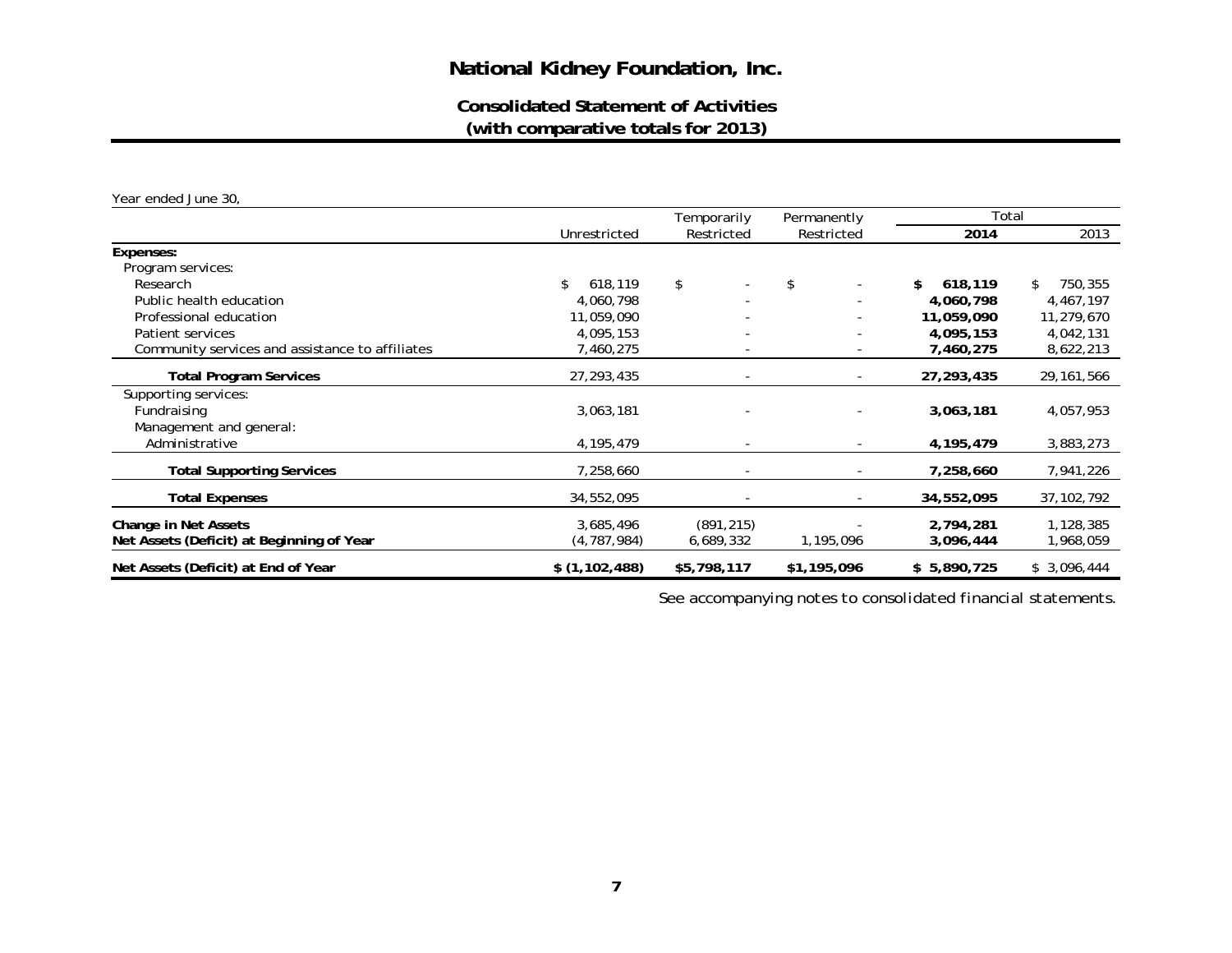# **Consolidated Statement of Cash Flows (with comparative totals for 2013)**

| Year ended June 30,                                       | 2014                    | 2013           |
|-----------------------------------------------------------|-------------------------|----------------|
| <b>Cash Flows From Operating Activities:</b>              |                         |                |
| Change in net assets                                      | \$2,794,281             | \$1,128,385    |
| Adjustments to reconcile change in net assets to net cash |                         |                |
| provided by (used in) operating activities:               |                         |                |
| Depreciation and amortization                             | 116,684                 | 148,422        |
| Allowance for uncollectible accounts                      | 24,337                  | (36, 370)      |
| Realized and unrealized gains on investments              | (992, 731)              | (645,980)      |
| Donated stocks                                            | (313, 017)              |                |
| Decrease (increase) in assets:                            |                         |                |
| Due from affiliates                                       | (35, 012)               | (240, 954)     |
| Other receivables                                         | 334,497                 | 121,368        |
| Inventories                                               | (42, 254)               | 64,466         |
| Prepaid expenses                                          | (141, 763)              | 171,842        |
| Other assets                                              | (5,999)                 | (595)          |
| Increase (decrease) in liabilities:                       |                         |                |
| Accounts payable and accrued expenses                     | (1, 304, 423)           | (1,624,409)    |
| Deferred income                                           | 695,902                 | (1,968,038)    |
| Payable to beneficiaries                                  | (8,908)                 | 8,486          |
| Net Cash Provided By (Used In) Operating                  |                         |                |
| <b>Activities</b>                                         |                         |                |
| <b>Cash Flows From Investing Activities:</b>              | 1,121,594               | (2,873,377)    |
| Purchases of fixed assets                                 |                         |                |
| Proceeds from sale of investments                         | (141, 356)<br>9,887,974 | (94, 666)      |
|                                                           |                         | 397,235        |
| Purchases of investments                                  | (5,020,627)             | (459, 965)     |
| Net Cash Provided By (Used In) Investing                  |                         |                |
| <b>Activities</b>                                         | 4,725,991               | (157, 396)     |
| Cash Flows From Financing Activities:                     |                         |                |
| Proceeds from line of credit                              | 1,800,000               | 1,000,000      |
| Repayment of line of credit                               | (4,300,000)             |                |
|                                                           |                         |                |
| Net Cash (Used In) Provided By Financing                  |                         |                |
| <b>Activities</b>                                         | (2,500,000)             | 1,000,000      |
| Net Increase (Decrease) in Cash and Cash Equivalents      | 3,347,585               | (2,030,773)    |
| Cash and Cash Equivalents, Beginning of Year              | 874,990                 | 2,905,763      |
| Cash and Cash Equivalents, End of Year                    | \$4,222,575             | \$.<br>874,990 |
|                                                           |                         |                |
| Supplemental Disclosure of Cash Flow Information:         |                         |                |
| Cash paid for interest                                    | \$<br>65,275            | 40,876<br>\$   |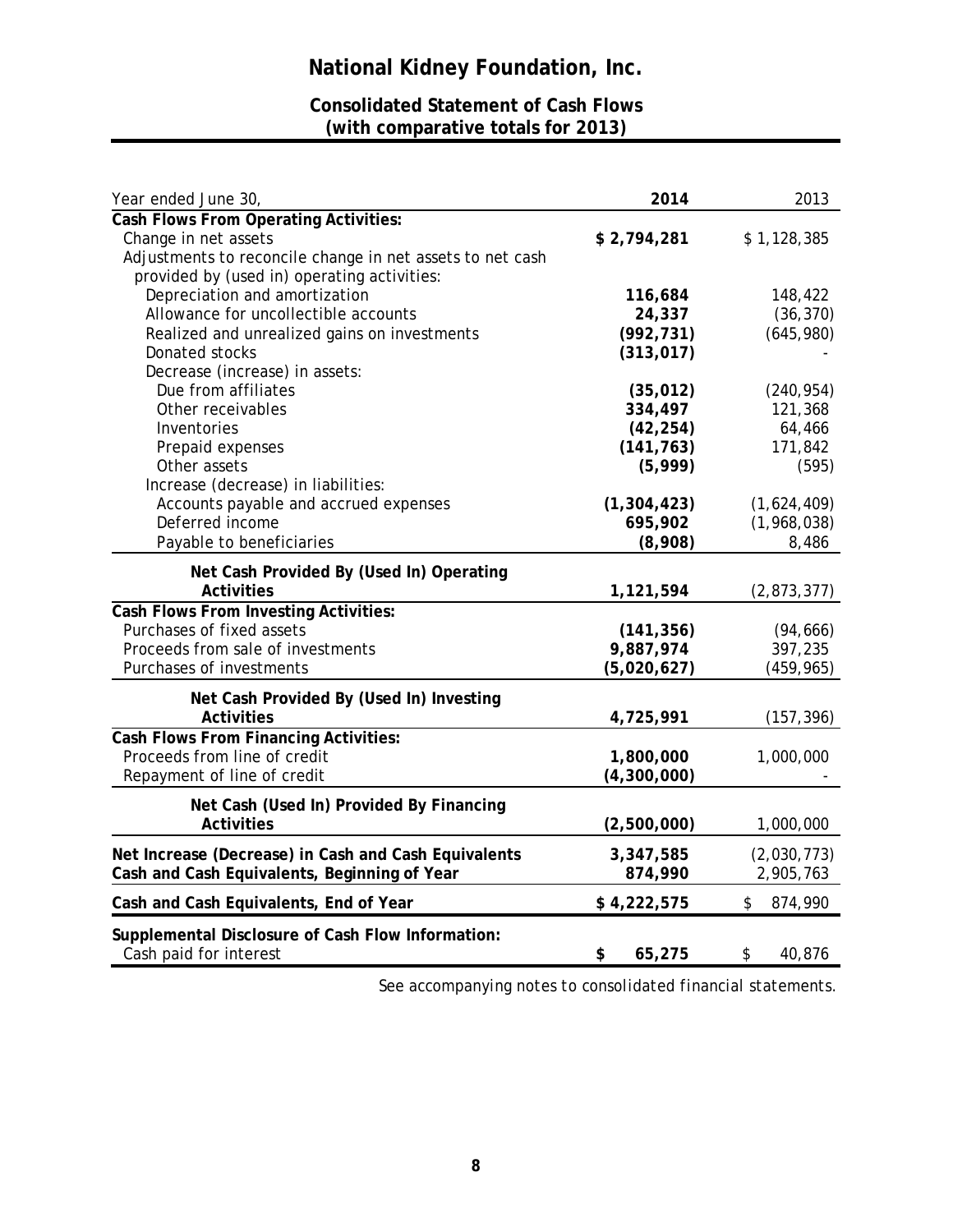# **Consolidated Statement of Functional Expenses (with comparative totals for 2013)**

*Year ended June 30,* 

|                                                                                          |           |               | Program Services         |             |                                         |                          |             |                 | <b>Supporting Services</b>                                      |                 |               |               |
|------------------------------------------------------------------------------------------|-----------|---------------|--------------------------|-------------|-----------------------------------------|--------------------------|-------------|-----------------|-----------------------------------------------------------------|-----------------|---------------|---------------|
|                                                                                          |           | Public Health | Professional             | Patient     | Community<br>Services/<br>Assistance to |                          |             | Management      | Direct Benefit<br>Costs and<br>Donated<br><b>Vehicles Costs</b> |                 | Total         |               |
|                                                                                          | Research  | Education     | Education                | Services    | <b>Affiliates</b>                       | Total                    | Fundraising | and General     | and Expenses                                                    | Total           | 2014          | 2013          |
| <b>Salaries</b>                                                                          | \$256,383 | \$2,226,362   | \$3,712,766              | \$1,521,545 | \$3,773,567                             | \$11,490,623             | \$599,818   | \$2,499,440     | \$                                                              | \$3,099,258     | \$14,589,881  | \$14,426,905  |
| Retirement benefits                                                                      | 7,304     | 63,445        | 105,801                  | 43,359      | 107,532                                 | 327,441                  | 17,095      | 71,224          |                                                                 | 88,319          | 415,760       | 487,105       |
| Payroll taxes                                                                            | 19,636    | 170,510       | 284,349                  | 116,530     | 289,006                                 | 880,031                  | 45,938      | 191,424         |                                                                 | 237,362         | 1,117,393     | 1,186,388     |
| Other employee benefits                                                                  | 24,349    | 211,437       | 352,600                  | 144,501     | 358,374                                 | 1,091,261                | 56,965      | 237,371         |                                                                 | 294,336         | 1,385,597     | 1,351,016     |
| Awards and grants                                                                        | 156,845   | 325           | 615,963                  | 60,648      | 499                                     | 834,280                  | 15,785      | 365             |                                                                 | 16,150          | 850,430       | 1,088,071     |
| Patient financial assistance                                                             |           |               |                          | 1,121,802   |                                         | 1,121,802                | $\sim$      |                 |                                                                 |                 | 1,121,802     | 1,184,980     |
| Professional fees and contract services                                                  | 17,411    | 243,688       | 2,343,360                | 107.159     | 188,899                                 | 2,900,517                | 84,912      | 117,019         | 315,201                                                         | 517,132         | 3,417,649     | 4, 153, 266   |
| Office supplies and expenses                                                             | 7,184     | 65,140        | 232,272                  | 51,984      | 357,960                                 | 714,540                  | 10,632      | 70,040          | 106,914                                                         | 187,586         | 902,126       | 1,147,397     |
| Telephone                                                                                | 6,306     | 54,761        | 60,525                   | 29,102      | 85,630                                  | 236,324                  | 18,403      | 61,478          |                                                                 | 79,881          | 316,205       | 329,446       |
| Postage and shipping                                                                     | 3,465     | 71,809        | 83,861                   | 160,794     | 65,063                                  | 384,992                  | 222,095     | 33,675          |                                                                 | 255,770         | 640,762       | 744,736       |
| Building occupancy                                                                       | 48,043    | 417,292       | 469,293                  | 220,550     | 554,173                                 | 1,709,351                | 113,694     | 468,362         |                                                                 | 582,056         | 2,291,407     | 2,271,870     |
| Equipment repairs and maintenance                                                        | 13,628    | 119,273       | 144,153                  | 66,344      | 283,043                                 | 626,441                  | 137,055     | 132,860         |                                                                 | 269,915         | 896,356       | 1,051,493     |
| Insurance                                                                                | 4,019     | 34,897        | 35,401                   | 17,387      | 64,834                                  | 156,538                  | 12,302      | 39,177          |                                                                 | 51,479          | 208,017       | 223,585       |
| Printing and publications                                                                | 1,780     | 33,108        | 1,036,761                | 120,083     | 54,728                                  | 1,246,460                | 341,430     | 17,354          |                                                                 | 358,784         | 1,605,244     | 1,785,072     |
| Marketing and promotion                                                                  | 1,299     | 118,258       | 19,106                   | 19,517      | 342,392                                 | 500,572                  | 499,408     | 12,667          |                                                                 | 512,075         | 1,012,647     | 1,283,358     |
| Conferences and meetings                                                                 | 31,652    | 64,164        | 1,150,862                | 168,196     | 589,491                                 | 2,004,365                | 576,621     | 59,655          | 1,015,385                                                       | 1,651,661       | 3,656,026     | 3,902,721     |
| Meetings and travel                                                                      | 4,002     | 36,379        | 239,693                  | 51,645      | 127,061                                 | 458,780                  | 94,853      | 38,977          |                                                                 | 133,830         | 592,610       | 662,517       |
| Cost of donated vehicles, provider fees                                                  |           |               |                          |             |                                         |                          |             |                 | 826,284                                                         | 826,284         | 826,284       | 719,741       |
| Dues and subscriptions                                                                   | 1,787     | 16,843        | 26,776                   | 9.144       | 31,210                                  | 85,760                   | 5,964       | 17,422          |                                                                 | 23,386          | 109,146       | 107,396       |
| Cost of goods sold                                                                       |           |               | 18,040                   |             |                                         | 18,040                   |             |                 |                                                                 |                 | 18,040        | 44,887        |
| Miscellaneous expenses                                                                   | 10,517    | 91,322        | 105,408                  | 53,346      | 158,366                                 | 418,959                  | 204,342     | 102,512         |                                                                 | 306,854         | 725,813       | 970,100       |
|                                                                                          |           |               |                          |             |                                         |                          |             |                 |                                                                 |                 |               |               |
|                                                                                          | 615,610   | 4,039,013     | 11,036,990               | 4,083,636   | 7,431,828                               | 27,207,077               | 3,057,312   | 4,171,022       | 2,263,784                                                       | 9,492,118       | 36,699,195    | 39,122,050    |
| Depreciation and amortization                                                            | 2,509     | 21,785        | 22,100                   | 11,517      | 28,447                                  | 86,358                   | 5,869       | 24,457          |                                                                 | 30,326          | 116,684       | 148,422       |
|                                                                                          | 618,119   | 4,060,798     | 11,059,090               | 4,095,153   | 7,460,275                               | 27, 293, 435             | 3,063,181   | 4,195,479       | 2,263,784                                                       | 9,522,444       | 36,815,879    | 39,270,472    |
| Less: Direct benefit costs                                                               |           |               |                          |             |                                         |                          |             |                 | (1, 437, 500)                                                   | (1, 437, 500)   | (1, 437, 500) | (1, 447, 939) |
| Donated vehicles cost of sales and                                                       |           |               |                          |             |                                         |                          |             |                 |                                                                 |                 |               |               |
| selling expenses                                                                         |           |               |                          |             |                                         |                          |             |                 | (826, 284)                                                      | (826, 284)      | (826, 284)    | (719, 741)    |
| <b>Total Expenses Reported by</b><br>Function in the<br><b>Consolidated Statement of</b> |           |               |                          |             |                                         |                          |             |                 |                                                                 |                 |               |               |
| <b>Activities</b>                                                                        | \$618,119 |               | \$4,060,798 \$11,059,090 | \$4,095,153 |                                         | \$7,460,275 \$27,293,435 | \$3,063,181 | $$4,195,479$ \$ |                                                                 | $-$ \$7,258,660 | \$34,552,095  | \$37,102,792  |
| <b>Current Year Percentages</b>                                                          | 1.79%     | 11.75%        | 32.01%                   | 11.85%      | 21.59%                                  | 78.99%                   | 8.87%       | 12.14%          | $-$ %                                                           | 21.01%          | 100.00%       | $-$ %         |
| Last Year's Percentages                                                                  | 2.02%     | 12.04%        | 30.40%                   | 10.89%      | 23.24%                                  | 78.59%                   | 10.94%      | 10.47%          | $-$ %                                                           | 21.41%          | $-$ %         | 100.00%       |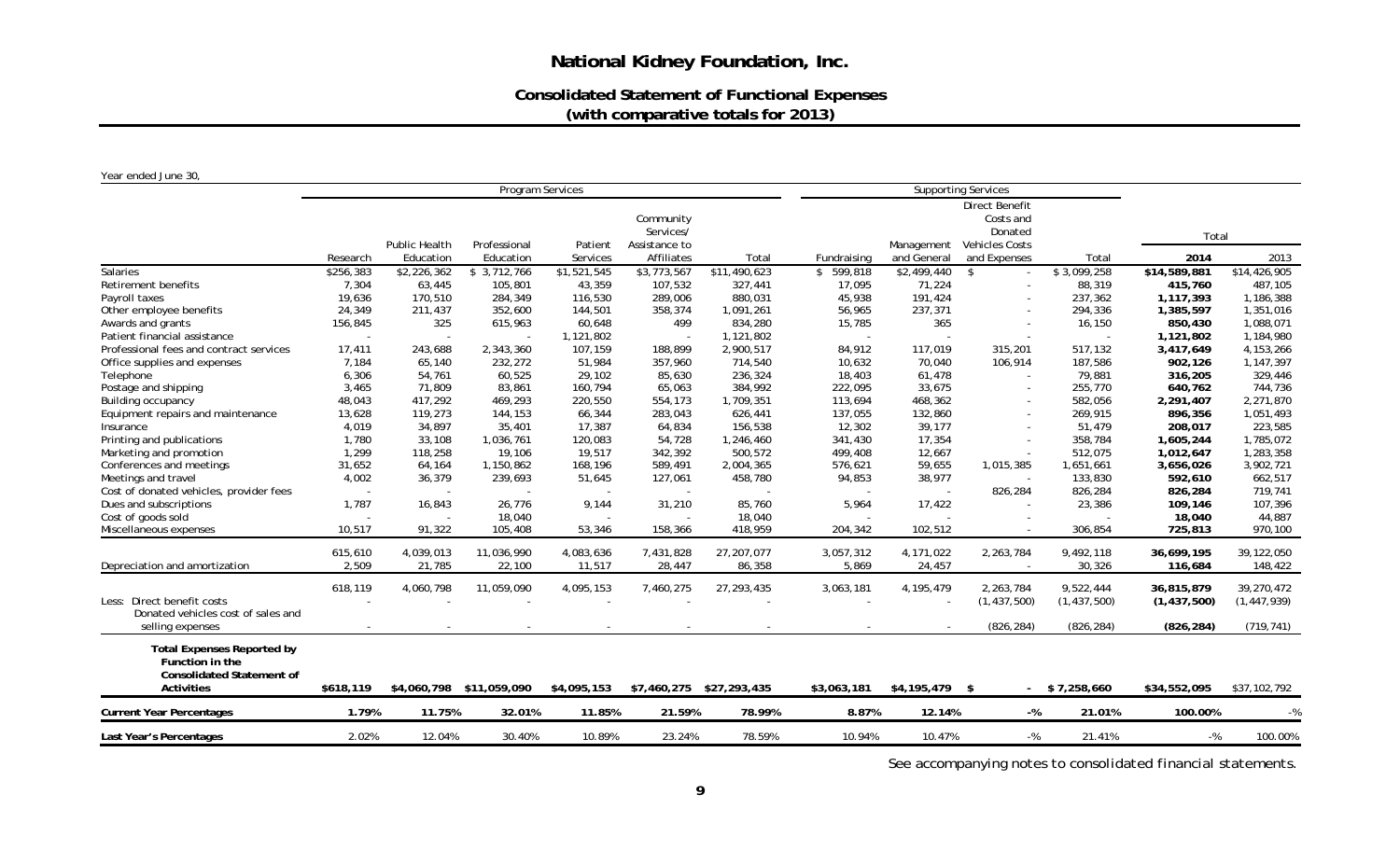# **Notes to Consolidated Financial Statements**

### **1. Nature of Organization**

The National Kidney Foundation, Inc. (the "Foundation"), headquartered in New York City, has a chartered network of 12 affiliated organizations ("Affiliates") and 25 regional offices at June 30, 2014 across the country to implement its mission to prevent kidney and urinary tract diseases, improve the health and well-being of individuals and families affected by these diseases and increase the availability of all organs for transplantation. Founded in 1950 to address the critical impact of the diseases referred to above, the Foundation conducts nationwide educational campaigns about the role of the kidney in maintaining overall health, the importance of early detection and organ donation and transplantation. Under the provisions of a charter with the Foundation, each Affiliate must meet certain requirements regarding organizational structure, program services and fundraising.

# **2. Summary of Significant Accounting Policies**

#### *(a) Basis of Accounting and Principles of Consolidation*

The consolidated financial statements have been prepared on the accrual basis and include an entity in which the Foundation was the sole corporate member. The Foundation had indirect control of an international not-for-profit affiliate in Belgium, known as Kidney Disease Improving Global Outcomes ("KDIGO"), up to September 30, 2013 when the relationship was terminated. All intercompany activity has been eliminated in consolidation.

#### *(b) Financial Statement Presentation*

The classification of a not-for-profit organization's net assets and its support, revenue and expenses is based on the existence or absence of donor-imposed restrictions. It requires that the amounts for each of three classes of net assets, permanently restricted, temporarily restricted, and unrestricted, be displayed in a statement of financial position and that the amounts of change in each of those classes of net assets be displayed in a statement of activities.

These classes are defined as follows:

*(i)* **Permanently Restricted –** Net assets resulting from contributions and other inflows of assets whose use by the Foundation are limited by donor-imposed stipulations that neither expire by passage of time nor can be fulfilled or otherwise removed by actions of the Foundation.

*(ii)***Temporarily Restricted –** Net assets resulting from contributions and other inflows of assets whose use by the Foundation are limited by donor-imposed stipulations that either expire by passage of time or can be fulfilled and removed by actions of the Foundation pursuant to those stipulations. When such stipulations end or are fulfilled, such temporarily restricted net assets are reclassified to unrestricted net assets and reported in the statement of activities.

*(iii)* **Unrestricted –** The part of net assets that is neither permanently nor temporarily restricted by donor-imposed stipulations.

#### *(c) Cash and Cash Equivalents*

The Foundation considers highly liquid financial instruments, excluding cash held in trust or held as part of the investment portfolio, with maturities of three months or less when purchased to be cash equivalents.

At times, the Foundation maintained cash equivalents in financial institutions which exceeded the Federal Deposit Insurance Corporation ("FDIC") insurance limit.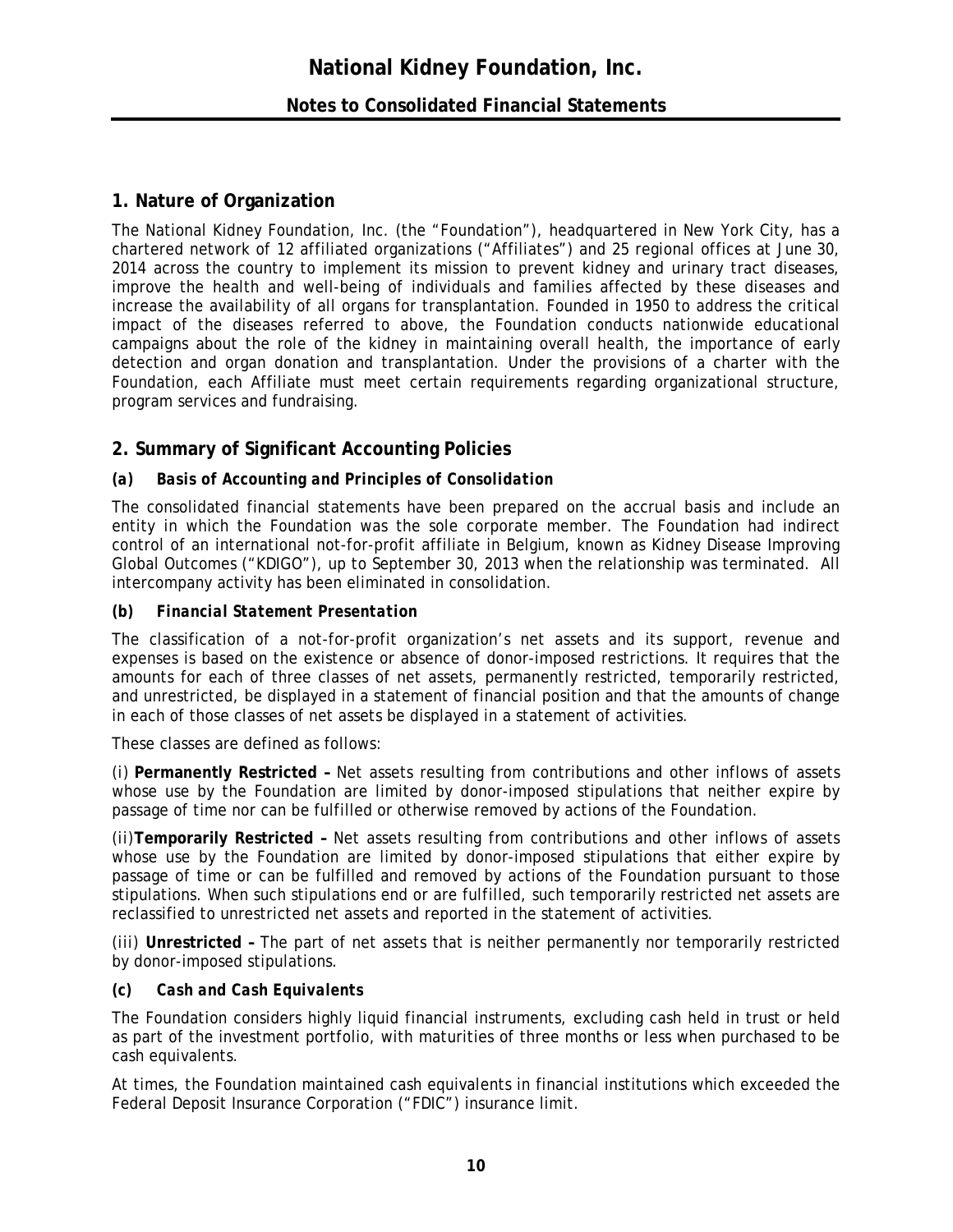# **National Kidney Foundation, Inc. Notes to Consolidated Financial Statements**

#### *(d) Fair Value Measurements*

Financial Accounting Standards Board ("FASB") Accounting Standards Codification ("ASC") 820, "Fair Value Measurement", established a hierarchy for inputs used in measuring fair value that maximized the use of observable inputs and minimized the use of unobservable inputs, requiring that inputs that are most observable be used when available. Observable inputs are inputs that market participants operating within the same marketplace as the Foundation would use in pricing the Foundation's asset or liability based on independently derived and observable market data. Unobservable inputs are inputs that can not be sourced from a broad active market in which assets or liabilities identical or similar to those of the Foundation are traded. The Foundation estimates the price of any assets for which there are only unobservable inputs by using assumptions that market participants that have investments in the same or similar assets would use as determined by the money managers for each investment based on best information available in the circumstances. The input hierarchy is broken down into three levels based on the degree to which the exit price is independently observable or determinable as follows:

Level 1 – Valuation based on quoted market prices in active markets for identical assets or liabilities. Since valuations are based on quoted prices that are readily and regularly available in an active market, valuation of these products does not entail a significant degree of judgment.

Level 2 – Valuation based on quoted market prices of investments that are not actively traded or for which certain significant inputs are not observable, either directly or indirectly.

Level 3 – Valuation based on inputs that are unobservable and reflect management's best estimate of what market participants would use as fair value.

#### *(e) Investments and Investment Income*

The Foundation carries investments in marketable equity securities at their fair values based on quoted market prices. Investments in mutual funds and debt securities are carried at their quoted net asset value ("NAV") and published net unit value, respectively.

Income earned from investments, including realized and unrealized gains and losses, is recorded in the net asset class owning the assets. Income earned from permanently restricted investments, including realized and unrealized gains and losses, is recorded as temporarily restricted and then released to unrestricted based upon the purpose as specified by the donor.

#### *(f) Due From Affiliates and Share of Affiliate Contributions*

The Foundation and its Affiliates have agreements under which a portion of contributions received by Affiliates is shared with the Foundation. Amounts received but not remitted by Affiliates are recorded by the Foundation as due from Affiliates. The Affiliates' share of contributions solicited by Affiliates and received directly by the Foundation is credited to Affiliate receivables.

#### *(g) Inventories*

Inventories, which consist of educational publications in print and on CD-ROM, are stated at the lower of cost or market determined by the first-in, first-out method.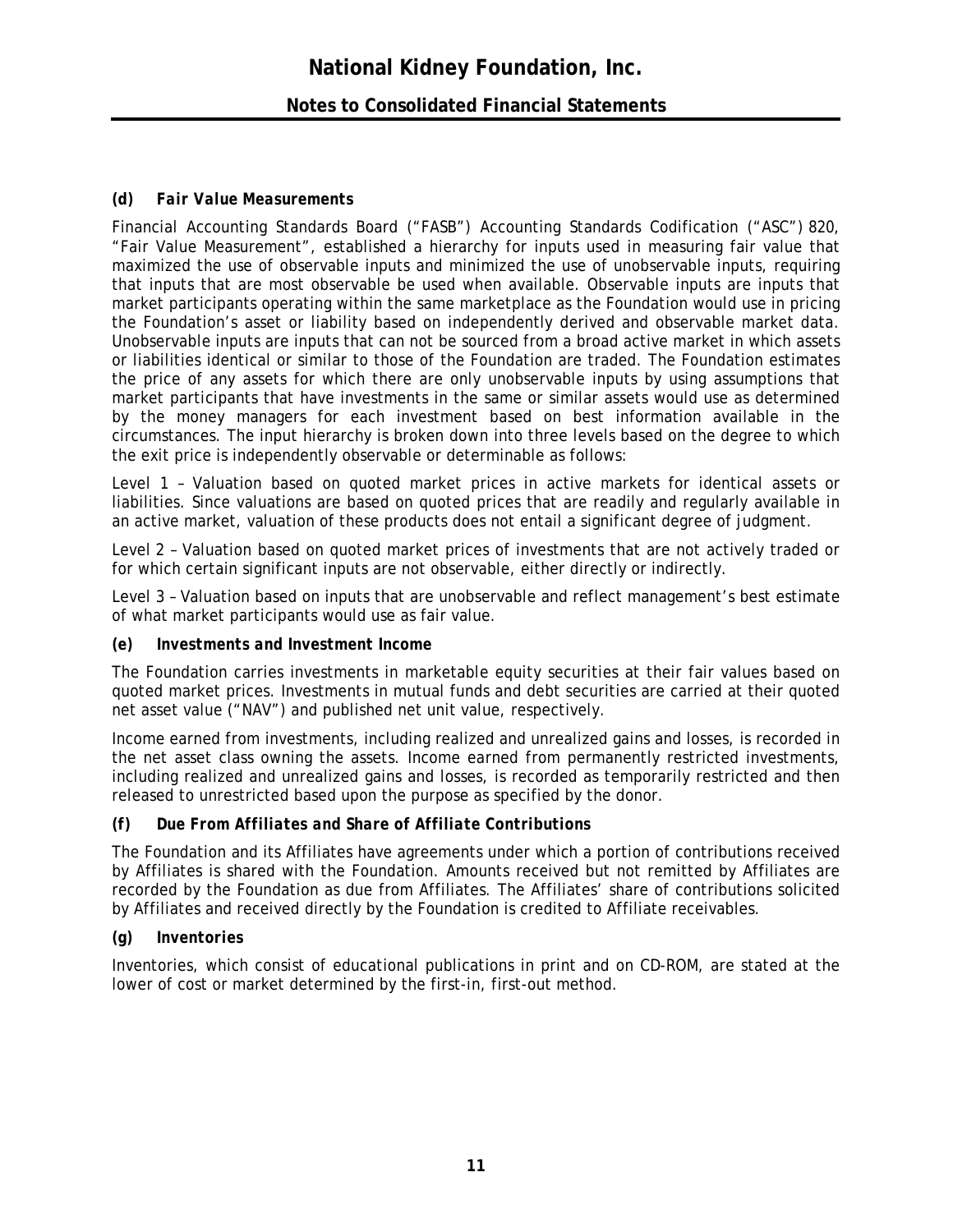# **Notes to Consolidated Financial Statements**

#### *(h) Fixed Assets*

Fixed assets are stated on the basis of cost or, as to donated assets, fair value on the date contributed. Depreciation is computed using the straight-line method over the estimated useful lives of the assets. Leasehold improvements are amortized over the shorter of the remaining period of the lease or their estimated useful lives.

| <b>Fixed Assets</b>     | Useful Lives |
|-------------------------|--------------|
| Furniture and equipment | 5-7 years    |
| Capitalized software    | 3-5 years    |

#### *(i) Impairment of Long-Lived Assets*

The Foundation follows the provisions of ASC 360-10-35, "Accounting for the Impairment or Disposal of Long-Lived Assets", which requires the Foundation to review long-lived assets, including both fixed and intangible assets, for impairment whenever events or changes in business circumstances indicate that the carrying amount of an asset may not be fully recoverable. An impairment loss would be recognized when the estimated future cash flows from the use of the asset are less than the carrying amount of that asset. For the years ended June 30, 2014 and 2013 there have been no such losses.

#### *(j) Deferred Income*

Deferred income consists primarily of amounts received in advance for events, contracted programs, membership dues and journal subscriptions that apply to future periods. Membership dues and subscription revenue are recognized as revenue over the respective membership and subscription periods. Revenues related to contracted programs are recognized upon expended efforts or progression of the program in accordance with the applicable agreement.

#### *(k) Support and Revenue*

#### *(i) Grants and Contributions*

Grants and contributions are recorded as revenue when received or pledged unconditionally, at their net present value. Contributions received with donor stipulations that limit the use of the donated assets are reported as temporarily restricted support. When a donor restriction expires, that is, when a time restriction ends or purpose restriction is fulfilled, temporarily restricted net assets are reclassified to unrestricted net assets and reported in the consolidated statement of activities as net assets released from restrictions.

#### *(ii) Donated Vehicles*

The Foundation uses a third party to administer its donated vehicles program. Donated vehicles are reported at the gross sales price on the consolidated statement of activities, which represents the fair market value at the time of the gift. There is no significant inventory of donated vehicles at any time during the fiscal year since the sale transaction mainly occurs immediately after the vehicle donation.

#### *(iii) Royalties*

The Foundation receives royalties on several of its publications that are provided to its medical professional members. The Foundation uses a third party for the management and distribution of these publications. Royalty revenue is recorded gross when earned.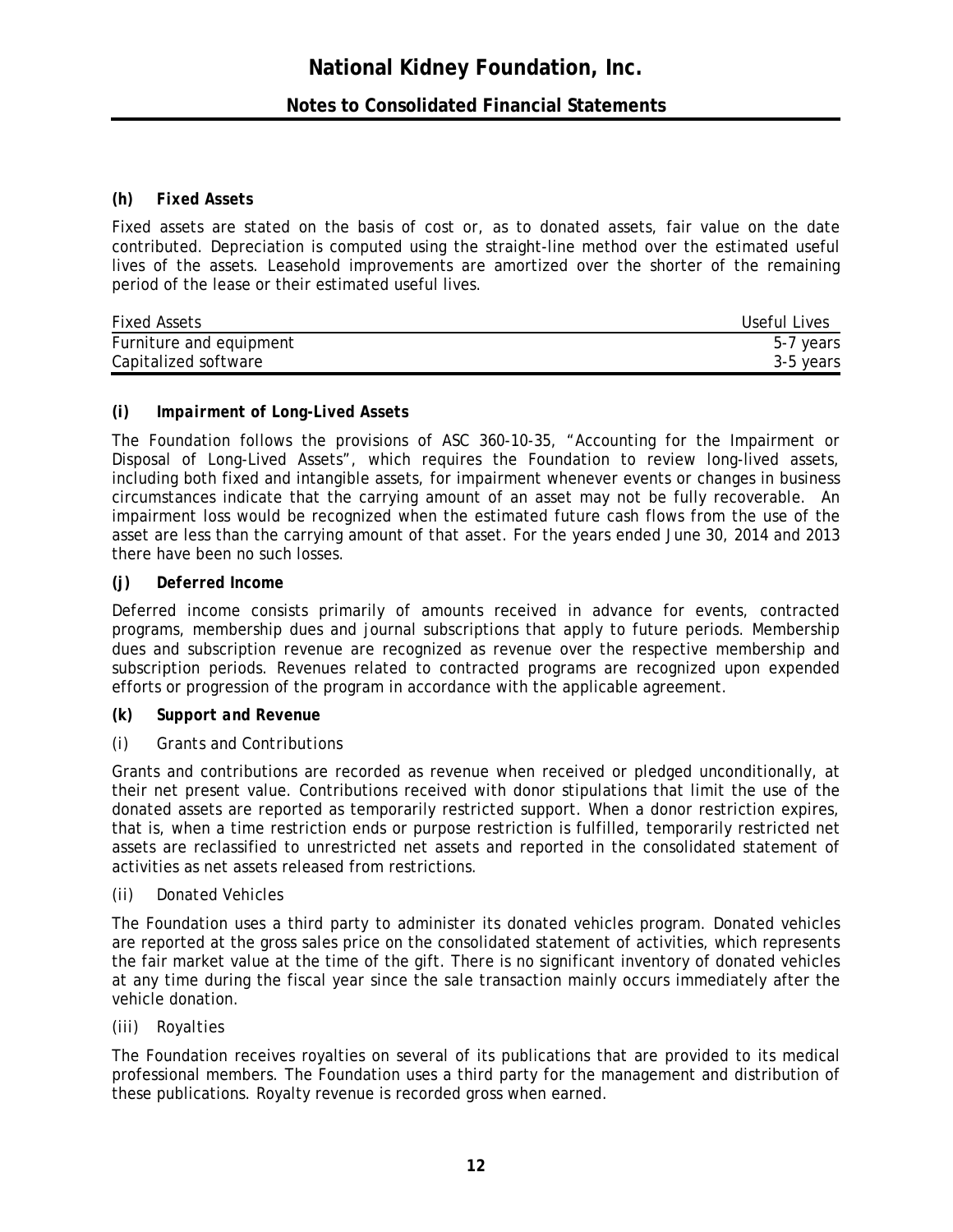### *(iv) Membership Dues and Subscriptions*

Membership dues and subscriptions are recognized as revenue over the applicable membership and subscription periods.

#### *(v) Program Service Fees*

Program service fees represent revenue recognized on Foundation programs. Revenue is recognized upon expended efforts or progression of the program in accordance with the applicable agreement.

#### *(vi) Other, Net*

Other, net is comprised of pass-through grants provided to patients, sales to constituents and rebates and commissions. Revenue is recognized when earned by the Foundation.

#### *(l) Donated Services*

The Foundation's volunteers, comprised of physicians, allied health professionals, business and community leaders, kidney patients and their families and others committed to the Foundation's mission, have made significant contributions of their time to the Foundation's programs and supporting services. The value of such volunteers' services has not been reflected in the accompanying consolidated financial statements as it does not meet the criteria for revenue recognition as stated in ASC 958, "Not-for-Profit Entities".

- *(m) Components of Program Services*
- *(i) Research*

The Foundation sponsors research that seeks answers to key questions relating to kidney disease. Grants are provided for studies aimed at finding treatments or to prevent kidney disease as well as to improve the quality of life and long-term outlook for people with chronic kidney disease.

#### *(ii) Public Health Education*

The Foundation's public health education efforts strive to teach the public about kidney-related issues such as causes of kidney disease and the importance of early detection. These efforts are made through the disbursement of educational brochures to the public, online health guides on the Foundation's website and through media outreach.

#### *(iii) Professional Education*

The Foundation's program provides medical and health care professionals with tools needed to provide optimum patient care. Products provided include toolkits, best practices, medical journals and professional education conferences.

#### *(iv) Patient Services*

The patient services programs include initiatives to improve patients' health and quality of life. Programs include the development of evidence-based practice guidelines for kidney disease treatment, free screening for individuals at risk through the Kidney Early Evaluation Program ("KEEP") and patient empowerment programs that encourage patients to take charge of their own health care.

#### *(v) Community Services/Program Assistance to Affiliates*

The Foundation conducts programs to detect disease or health problems, develops plans to improve community health practices and conducts rehabilitation programs. In addition, the Foundation provides consultation, guidance, training and leadership to its Affiliates and other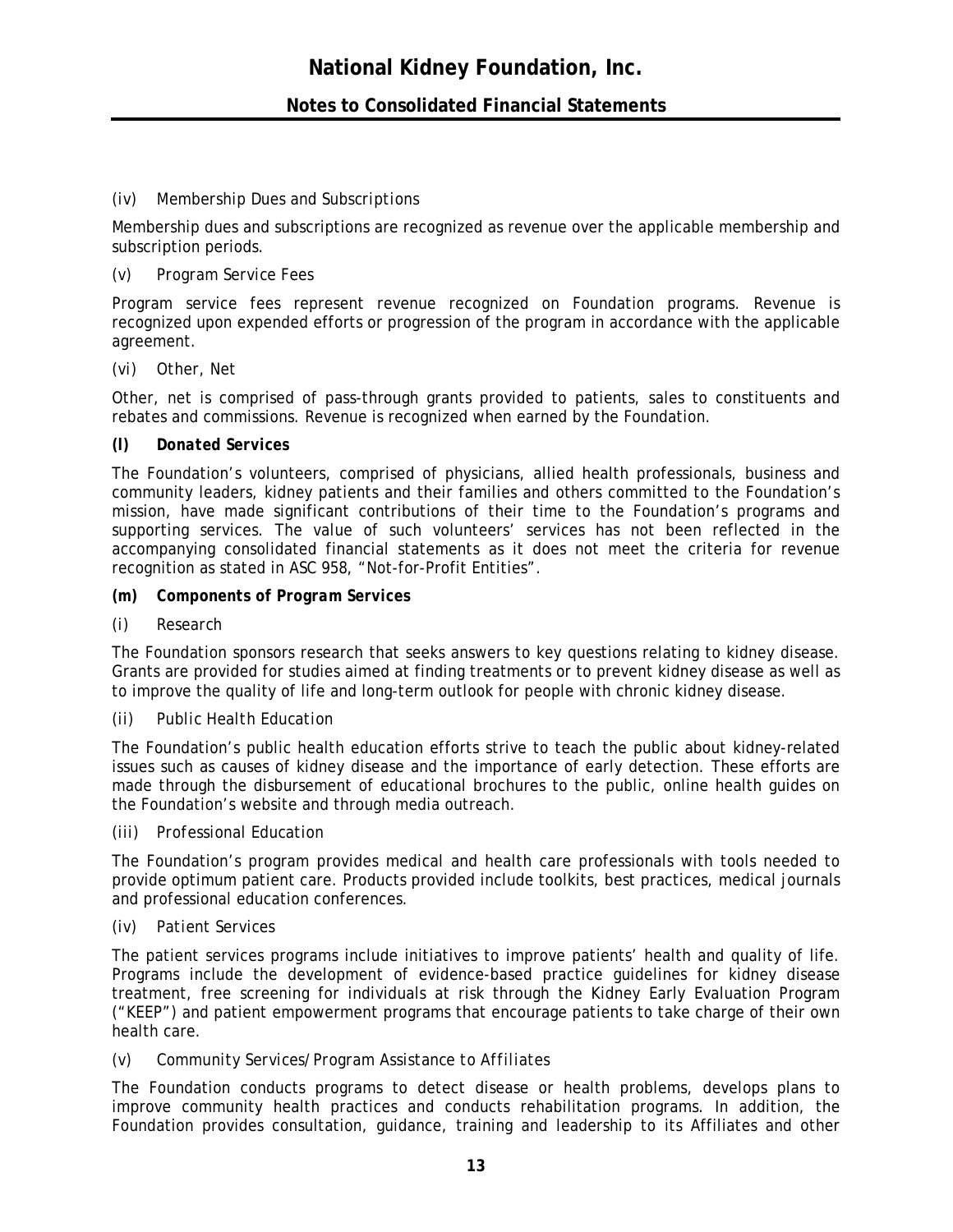# **Notes to Consolidated Financial Statements**

organizations. Specific guidance is provided with informational booklets that cover issues such as patient transportation programs, drug and blood banks, and screening and detection programs.

#### *(n) Functional Allocation of Expenses*

The majority of expenses can generally be directly identified with program or supporting services to which they relate and are allocated accordingly. Other expenses have been allocated among program and supporting service classifications primarily on the basis of the employees' time allocations.

#### *(o) Income Taxes*

The Foundation is a not-for-profit voluntary health agency as described in Section 501(c)(3) of the Internal Revenue Code (the "Code"). The Foundation is exempt from Federal income taxes under Section 501(a) of the Code and has been classified as a publicly supported charitable organization under Section 509(a)(1) of the Code. The Foundation also is exempt from New York State and City income taxes. Contributions to the Foundation are deductible for income tax purposes to the maximum extent allowed under the Code. There was no unrelated business income tax payable for both the years ended June 30, 2014 and 2013.

The Foundation has not taken an unsubstantiated tax position that would require provision of a liability under ASC 740, "Income Taxes". Under ASC 740, an organization must recognize the tax benefit associated with tax positions taken for tax return purposes when it is more likely than not that the position will not be sustained. The Foundation does not believe there are any material uncertain tax positions and, accordingly, has not recognized any liability for unrecognized tax benefits. The Foundation has filed IRS Form 990, as required, and all other applicable returns in jurisdictions when it is required. For both the years ended June 30, 2014 and 2013, there were no interest or penalties recorded or included in the consolidated financial statements. The Foundation is no longer subject to income tax examination by U.S. Federal, state and local tax authorities for years before 2011, which is the standard statute of limitation look-back period.

#### *(p) Endowment Funds*

The Foundation's endowment fund consists of investments that are permanently restricted. The Foundation follows the requirements of the New York Prudent Management of Institutional Funds Act ("NYPMIFA") as they relate to its permanently restricted contributions and net assets, effective upon New York State's enactment of the legislation in September 2010.

The following applies to the endowment fund:

#### *Interpretation of Relevant Law*

The Finance Committee of the Board of Directors of the Foundation has interpreted NYPMIFA as requiring the preservation of the fair value of the original gift as of the gift date of the donor restricted endowment funds absent explicit donor stipulations to the contrary. As a result of the interpretation, the Foundation classifies as permanently restricted net assets (a) the original value of the gifts donated to the endowment fund, (b) the original value of subsequent gifts to the endowment fund and (c) accumulations to the endowment fund made in accordance with the direction of the applicable donor gift instrument at the time the accumulation is added to the fund. The investment income earned on the accumulations to the endowment fund is classified as temporarily restricted net assets until appropriated in accordance with the Foundation's spending policy.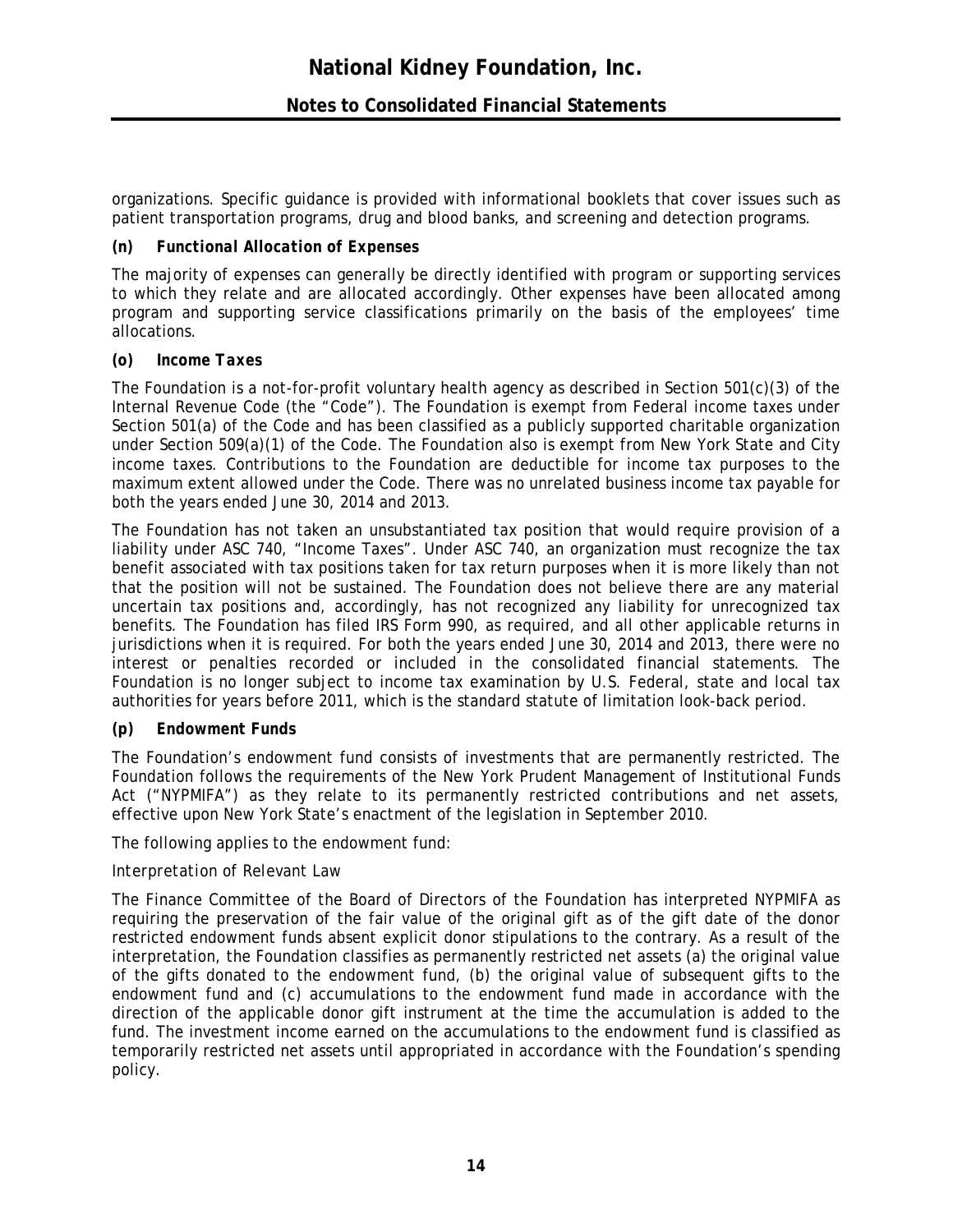# **Notes to Consolidated Financial Statements**

#### *Investment and Spending Policies*

The Foundation has adopted investment and spending policies for endowment assets that attempt to provide a stream of returns that would be utilized to fund various programs while seeking to maintain the purchasing power of the endowment assets. Endowment assets include those assets of donor-restricted funds that the Foundation must hold in perpetuity. The Foundation's long-term strategy is to target diversified asset allocation that includes both equity and fixed income securities.

The Foundation may appropriate endowment investment returns for distribution each year up to 4% of the ending market value of the endowment fund over the previous three years and considers the following factors in making a determination to appropriate or accumulate donor-restricted endowment funds:

- the duration and preservation of the funds;
- availability of other funding sources;
- **•** general economic conditions;
- the possible effect of inflation and deflation:
- the expected total return from income and the appreciation/depreciation of investments; and
- purposes of donor-restricted endowment fund.

#### *(q) Comparative Financial Information*

The consolidated financial statements include certain prior year summarized comparative information. With respect to the consolidated statement of activities, the prior year information is presented in total, not by net asset class. With respect to the consolidated statement of functional expenses, the prior year expenses are presented by expense classification in total rather than functional category. Such information does not include sufficient detail to constitute a presentation in conformity with generally accepted accounting principles. Accordingly, such information should be read in conjunction with the Foundation's consolidated financial statements for the year ended June 30, 2013, from which the summarized information was derived.

#### *(r) Use of Estimates*

The preparation of consolidated financial statements in conformity with U.S. generally accepted accounting principles requires management to make estimates and assumptions that affect the reported amounts of assets and liabilities and disclosure of contingent assets and liabilities at the date of the consolidated financial statements and the reported amounts of revenues and expenses during the reporting period. Actual results could differ from those estimates.

#### *(s) Reclassifications*

Certain prior year balances have been reclassified to conform with the current year's presentation.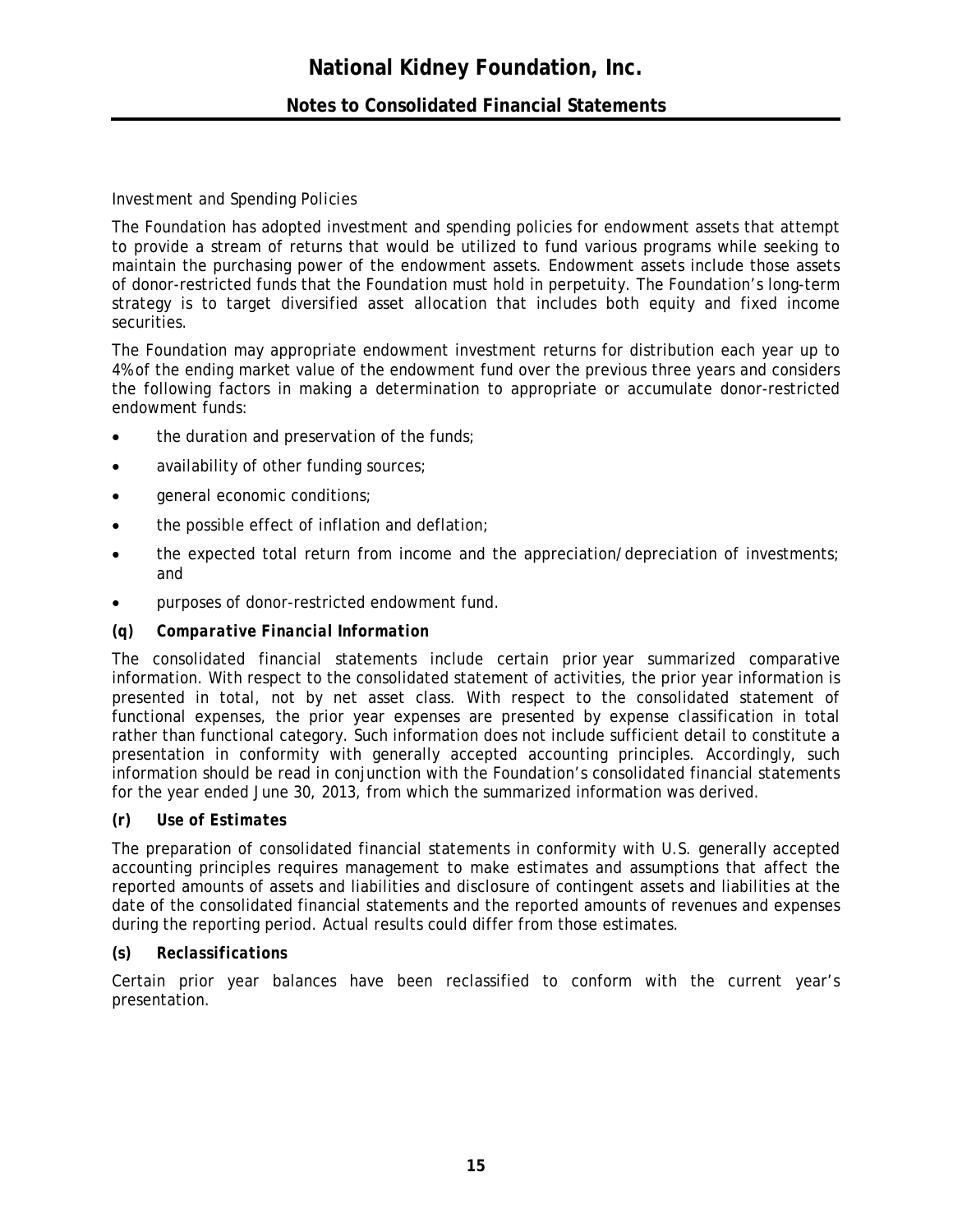### **3. Investments at Fair Value**

The fair value and cost of investments and investments held under split-interest agreements at June 30, 2014 and 2013 consisted of the following:

| June 30, 2014      |               |                   |
|--------------------|---------------|-------------------|
|                    | Cost          | <b>Fair Value</b> |
| Assets             |               |                   |
| Money market funds | 384,978<br>S. | 384,978<br>S.     |
| Equity securities  | 243,244       | 355,306           |
| Mutual funds       | 5,013,252     | 6,341,485         |
| Fixed income       | 228,918       | 241,060           |
| Total investments  | \$5,870,392   | \$7,322,829       |
|                    |               |                   |

*June 30, 2013* 

|                    | Cost        | <b>Fair Value</b> |
|--------------------|-------------|-------------------|
| <b>Assets</b>      |             |                   |
| Equity securities  | \$1,682,559 | \$2,204,925       |
| Money market funds | 478.292     | 478.292           |
| Mutual funds       | 3,587,583   | 4,459,342         |
| Fixed income       | 1,548,269   | 3,742,869         |
| Total investments  | \$7,296,703 | \$10,885,428      |

Included in the above are assets held under split-interest agreements in the amount of \$515,921 and \$586,624 at June 30, 2014 and 2013, respectively.

At June 30, 2014 and 2013, approximately \$3,013,000 and \$4,437,000, respectively, of the investments relate to net assets temporarily restricted for research.

The Foundation invests in various investment securities which are exposed to various risks such as interest rate, market and credit risks. Due to the level of risk associated with certain investment securities, it is at least reasonably possible that changes in the values of investment securities will occur in the near term and that such changes could materially affect the amounts reported in the accompanying consolidated balance sheet.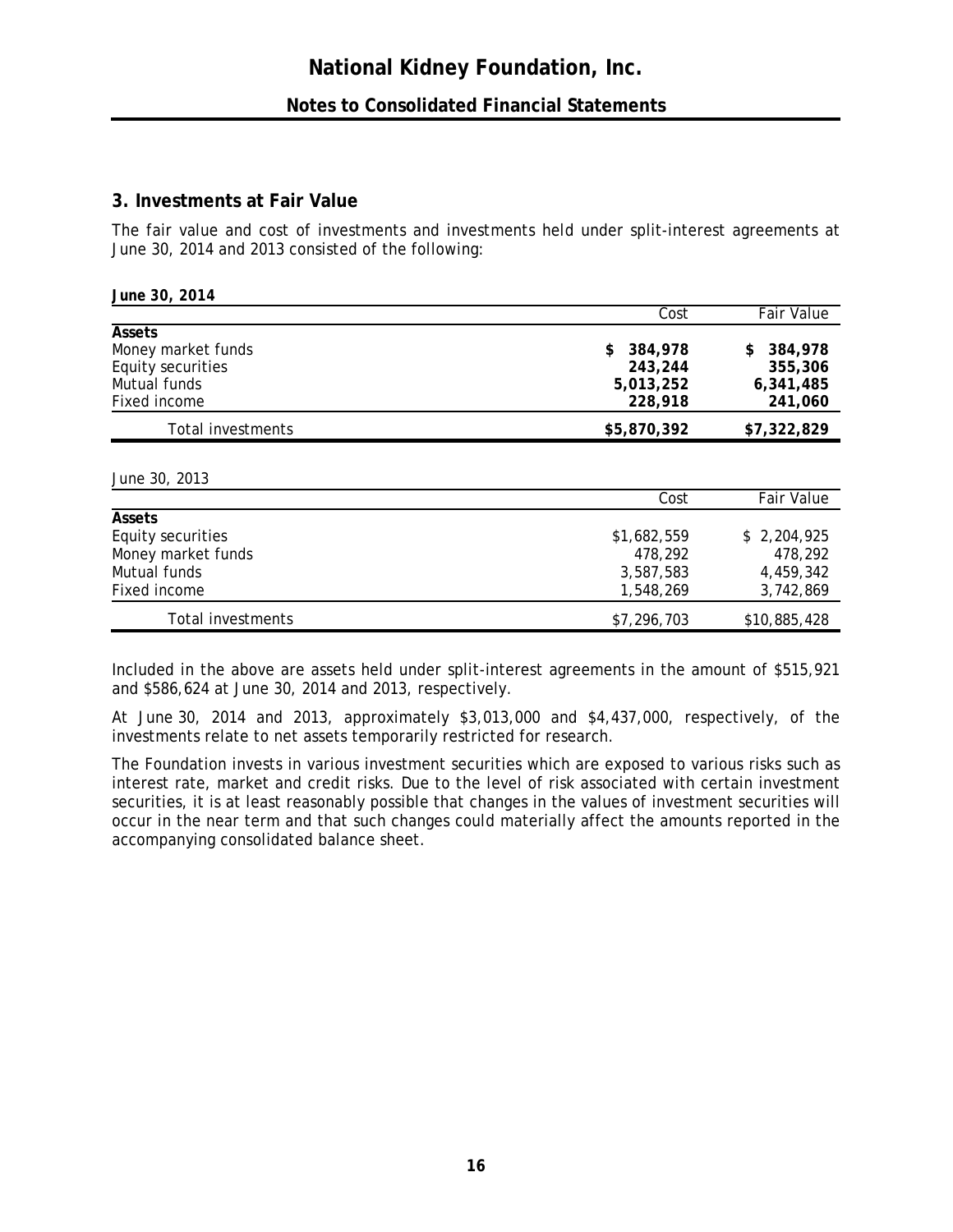# **Notes to Consolidated Financial Statements**

The following tables present the financial instruments as of June 30, 2014 and 2013, by caption on the consolidated balance sheet, within the ASC 820 valuation hierarchy defined above:

#### *June 30, 2014*

|                         |                                                                                       | <b>Fair Value</b>                                   |                                                       |               |
|-------------------------|---------------------------------------------------------------------------------------|-----------------------------------------------------|-------------------------------------------------------|---------------|
|                         | Quoted Prices in<br><b>Active Markets for</b><br><b>Identical Assets</b><br>(Level 1) | Significant Other<br>Observable Inputs<br>(Level 2) | Significant Other<br>Unobservable<br>Inputs (Level 3) | Total         |
| Assets                  |                                                                                       |                                                     |                                                       |               |
| Money market funds      | 384,978                                                                               | \$                                                  | \$-                                                   | 384,978<br>\$ |
| Equity securities       | 355,306                                                                               |                                                     |                                                       | 355,306       |
| Mutual funds:           |                                                                                       |                                                     |                                                       |               |
| Commodities             | 243,764                                                                               |                                                     |                                                       | 243,764       |
| Foreign large-cap blend | 1,884,881                                                                             |                                                     |                                                       | 1,884,881     |
| Large-cap blend         | 899,392                                                                               |                                                     |                                                       | 899,392       |
| Large-cap growth        | 408.867                                                                               |                                                     |                                                       | 408,867       |
| Large-cap value         | 396,745                                                                               |                                                     |                                                       | 396,745       |
| Small-cap blend         | 288,903                                                                               |                                                     |                                                       | 288,903       |
| Small-cap growth        | 290.969                                                                               |                                                     |                                                       | 290.969       |
| Bond funds              | 1,927,964                                                                             |                                                     |                                                       | 1,927,964     |
| Government bonds        |                                                                                       | 241,060                                             |                                                       | 241,060       |
| Total investments       | \$7,081,769                                                                           | \$241,060                                           | \$-                                                   | \$7,322,829   |

#### *June 30, 2013*

|                         | Quoted Prices in<br><b>Active Markets for</b><br><b>Identical Assets</b><br>(Level 1) | Significant Other<br>Observable Inputs<br>(Level 2) | Significant Other<br>Unobservable<br>Inputs (Level 3) | Total        |
|-------------------------|---------------------------------------------------------------------------------------|-----------------------------------------------------|-------------------------------------------------------|--------------|
| Assets                  |                                                                                       |                                                     |                                                       |              |
| Equity securities:      |                                                                                       |                                                     |                                                       |              |
| U.S. equities           | \$2,204,925                                                                           | \$                                                  | \$-                                                   | \$2,204,925  |
| Money market funds      | 478,292                                                                               |                                                     |                                                       | 478,292      |
| Mutual funds:           |                                                                                       |                                                     |                                                       |              |
| Convertible securities  |                                                                                       | 341,565                                             |                                                       | 341,565      |
| Foreign large-cap blend |                                                                                       | 1,087,282                                           |                                                       | 1,087,282    |
| Large-cap blend         |                                                                                       | 1,261,909                                           |                                                       | 1,261,909    |
| Large-cap growth        |                                                                                       | 133,524                                             |                                                       | 133,524      |
| Large-cap value         |                                                                                       | 1,401,246                                           |                                                       | 1,401,246    |
| Mid-cap value           |                                                                                       | 2,765                                               |                                                       | 2,765        |
| Mid-cap growth          |                                                                                       | 26,121                                              |                                                       | 26,121       |
| Small-cap blend         |                                                                                       | 16,773                                              |                                                       | 16,773       |
| Small-cap growth        |                                                                                       | 1,597                                               |                                                       | 1,597        |
| Short-term bond         |                                                                                       | 186,560                                             |                                                       | 186,560      |
| Fixed income:           |                                                                                       |                                                     |                                                       |              |
| Government obligations  | 325,138                                                                               |                                                     |                                                       | 325,138      |
| Intermediate government |                                                                                       | 64,940                                              |                                                       | 64,940       |
| Intermediate-term bond  |                                                                                       | 2,630,251                                           |                                                       | 2,630,251    |
| U.S. treasury           | 15,211                                                                                |                                                     |                                                       | 15,211       |
| World bond              |                                                                                       | 707,329                                             |                                                       | 707,329      |
| Total investments       | \$3,023,566                                                                           | \$7,861,862                                         | \$-                                                   | \$10,885,428 |

Investments for which fair value is estimated using reported NAV or the equivalent are able to be redeemed on a daily basis. At June 30, 2014, there were no unfunded commitments.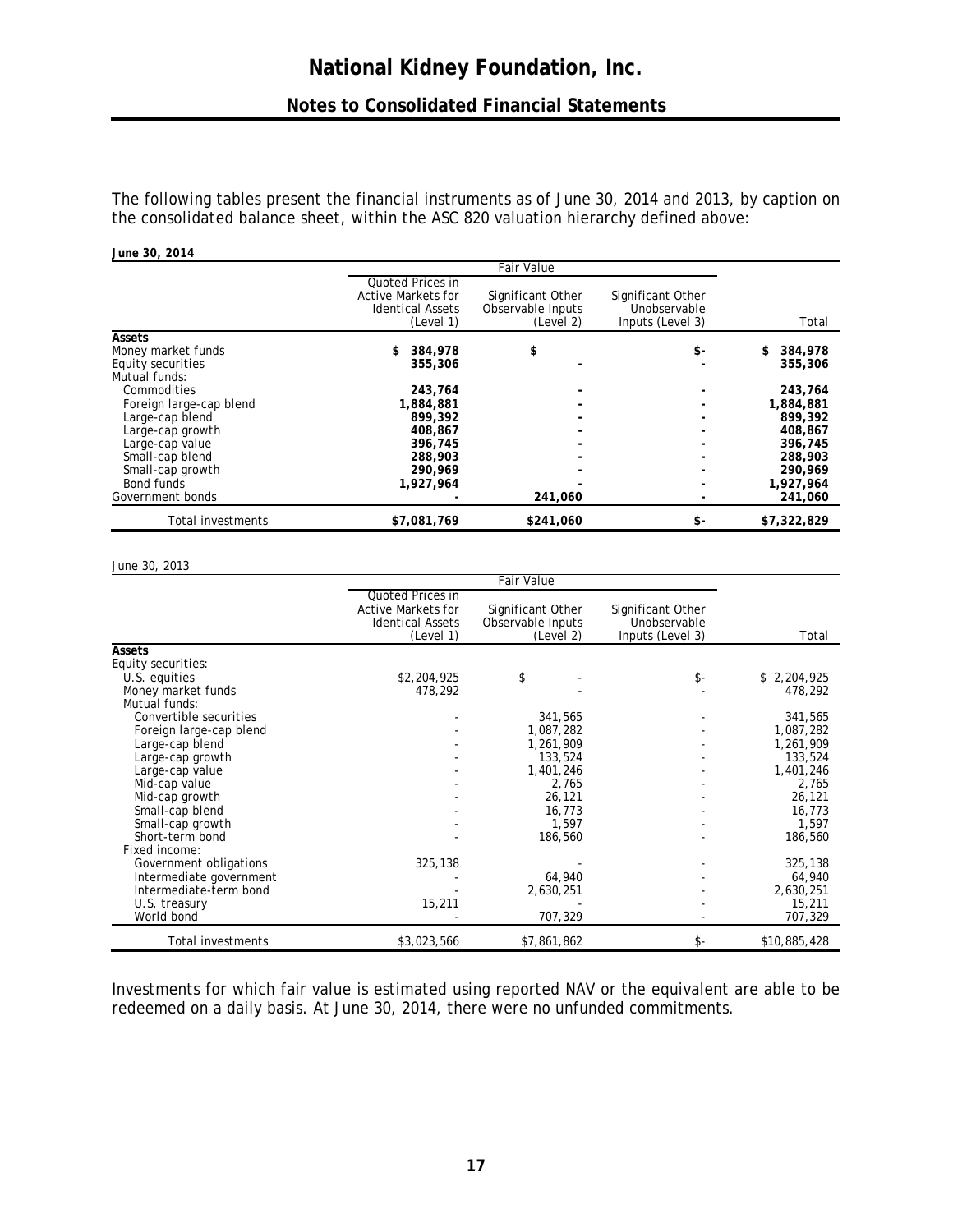# **4. Other Receivables**

Other receivables as of June 30, 2014 and 2013 are as follows:

| June 30,                                               | 2014      | 2013      |
|--------------------------------------------------------|-----------|-----------|
| Pledges receivable, net                                | \$107,493 | \$55,610  |
| Beneficial interest in charitable remainder trusts and |           |           |
| estates                                                | 9,000     | 114,702   |
| Contractual grants and miscellaneous receivables       | 364,376   | 617,001   |
|                                                        | \$480,869 | \$787,313 |

Included in other receivables are pledges receivable which represent unconditional promises to give. Pledges receivable are reported at their net present value calculated using a discount rate equal to the risk-free interest rate, which is the U.S. Treasury note interest rate in effect at the time the pledges are made and equal in duration to the length of time that the pledge is expected to be paid over.

The following represents future payments due:

| June 30,                  | 2014      | 2013     |
|---------------------------|-----------|----------|
| Within one year           | \$38,826  | \$24,935 |
| Two to five years         | 69,179    | 30,865   |
| Discount to present value | (512)     | (190)    |
|                           | \$107,493 | \$55,610 |

The discount rates to present value varied from 0.11% to 1.62%.

# **5. Fixed Assets**

At June 30, 2014 and 2013, fixed assets, net consisted of the following:

| June 30,                                        | 2014          | 2013          |
|-------------------------------------------------|---------------|---------------|
| Furniture and equipment                         | \$2,033,644   | \$1,906,993   |
| Leasehold improvements                          | 240,684       | 264,964       |
| Capitalized software                            | 297,184       | 258,199       |
|                                                 | 2,571,512     | 2,430,156     |
| Less: Accumulated depreciation and amortization | (2, 258, 438) | (2, 141, 754) |
|                                                 | 313,074       | 288,402       |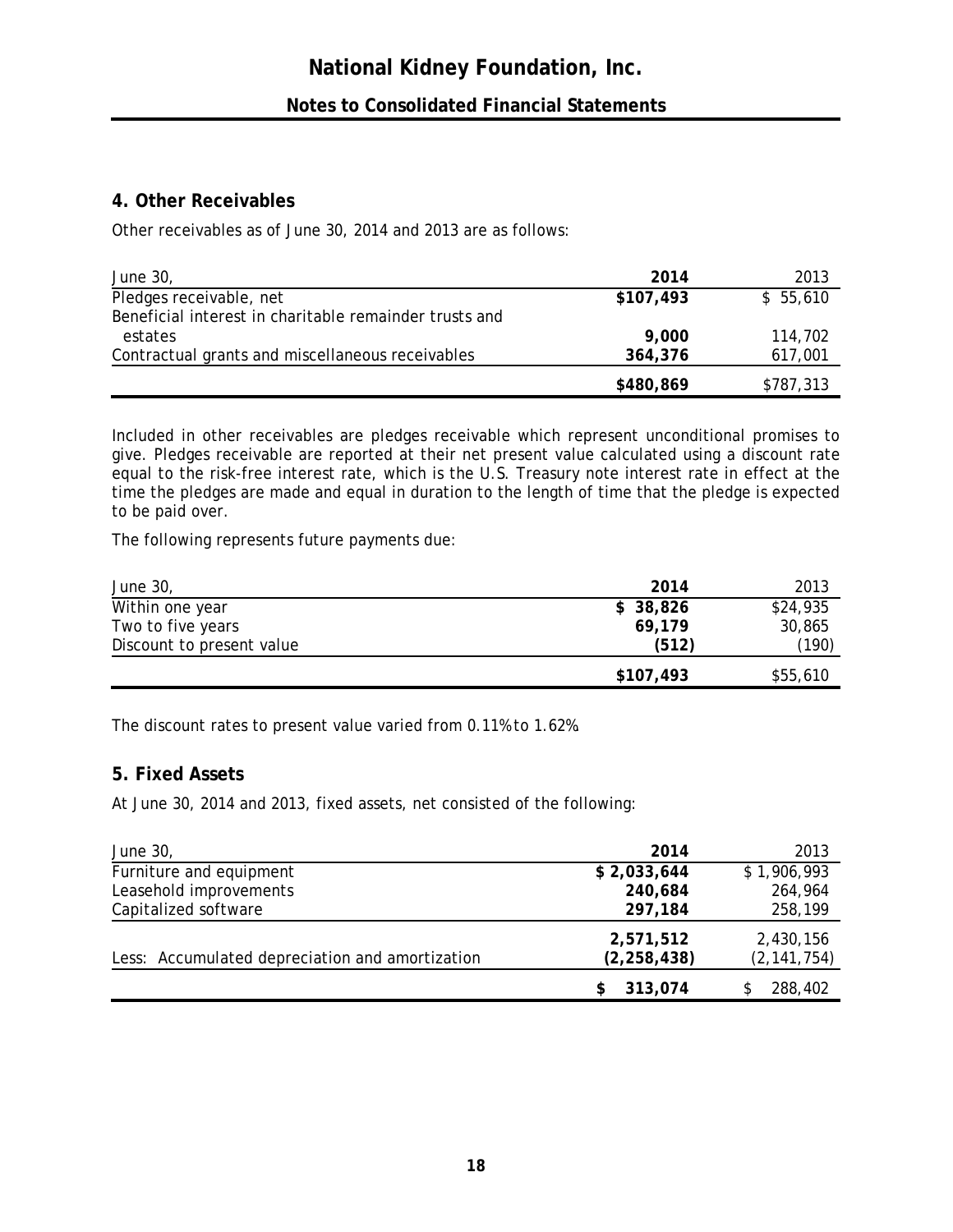# **6. Deferred Income**

Deferred income as of June 30, 2014 and 2013 is as follows:

| June 30,                     | 2014        | 2013        |
|------------------------------|-------------|-------------|
| HQ programs and projects     | \$2,463,560 | \$1,651,937 |
| Membership and subscriptions | 338,227     | 570.182     |
| Special events               | 524,391     | 408,157     |
|                              | \$3,326,178 | \$2,630,276 |

# **7. Split-Interest Agreements**

The Foundation receives contributions under charitable gift annuities. The Foundation has segregated these assets as separate and distinct funds, independent from other funds and not to be applied to payment of the debts and obligations of the Foundation or any other purpose other than annuity benefits specified in the agreements. In addition, this portfolio of assets meets all requirements concerning permissible investments and mandated reserves as required by law. The Foundation agrees to pay a stated return annually to the beneficiaries as long as they live, after which time the remaining assets are available for unrestricted use by the Foundation.

At June 30, 2014 and 2013, the total assets held under split-interest agreements were \$515,921 and \$586,624, respectively, at fair value. The actuarial present value, which approximates fair value, of the Foundation's payable to beneficiaries was \$410,150 and \$419,058 at June 30, 2014 and 2013, respectively, and was calculated using interest rates ranging from 4.0% to 7.0%.

# **8. Line of Credit**

During the year ended June 30, 2014, the Foundation renewed a \$5,000,000 line of credit with a financial institution maturing on February 28, 2015, at which time all outstanding principal and interest payments will be due and payable. There is no outstanding balance on the line of credit as of June 30, 2014.

# **9. Retirement/Savings Plans**

# *(a) 403(b) Plan*

The Foundation has a contributory retirement/savings plan. The plan covers substantially all fulltime employees who meet certain age and service requirements. Under the terms of the plan, contributions are made under Section 403(b) of the Code and are invested, at the discretion of the plan participant, in one or more of the investment vehicles available under the plan. Pension expense for the years ended June 30, 2014 and 2013 amounted to approximately \$394,000 and \$413,000, respectively.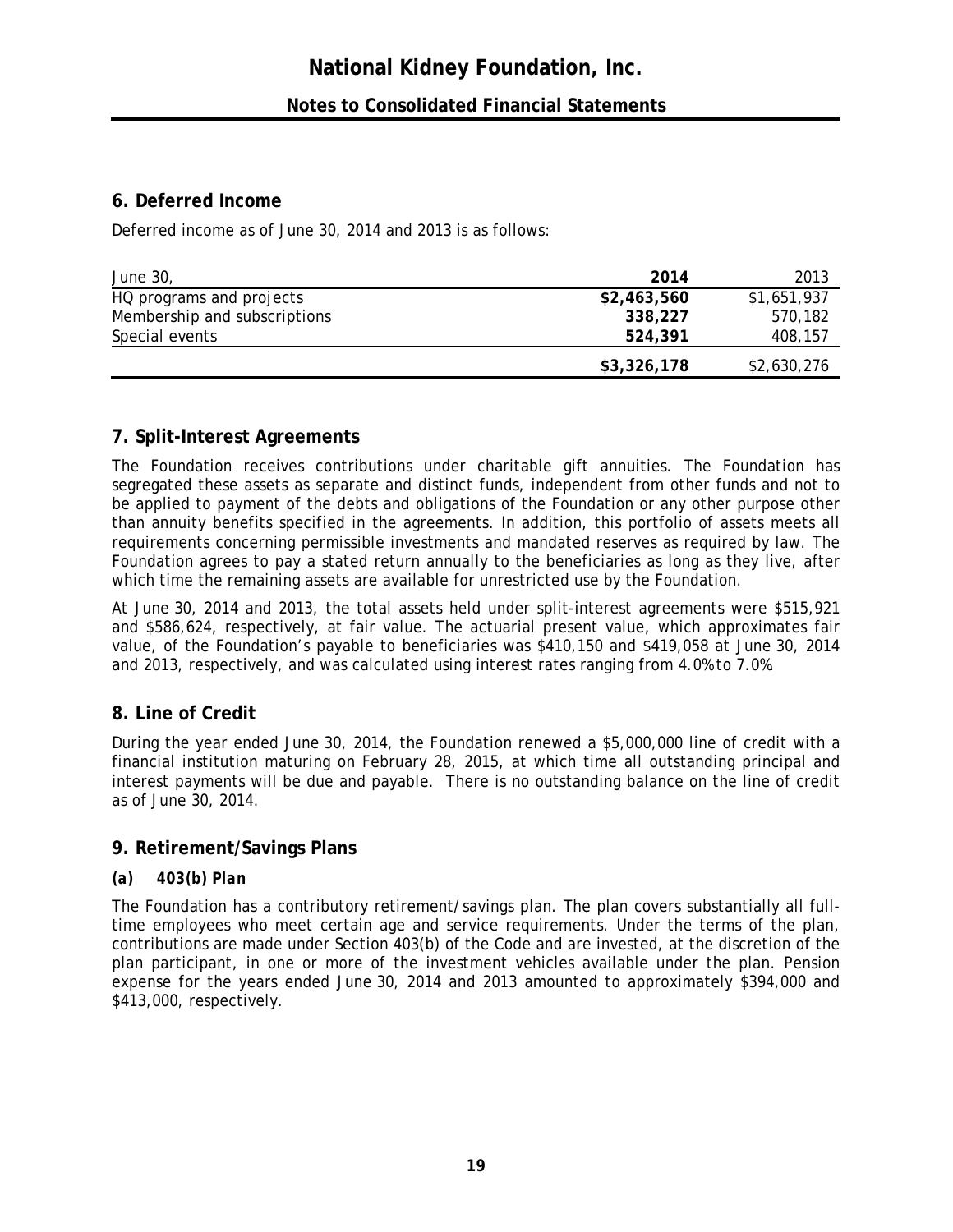### **Notes to Consolidated Financial Statements**

#### *(b) 457(f) Plans*

*(i)* The Foundation has a Section 457(f) Senior Staff Flexible Benefit Plan (the "Plan") that provides senior management employees with a benefit allowance contributed by the Foundation, which can be used for various benefit options, including a capital accumulation account. At June 30, 2014, the Plan was fully funded and the Foundation did not incur any benefit expense. The fully funded liability related to the Plan amounted to approximately \$243,000 and \$313,000 at June 30, 2014 and 2013, respectively, and is included in accounts payable and accrued expenses in the accompanying consolidated balance sheet.

*(ii)* The Foundation has a Section 457(f) Supplemental Executive Retirement Plan ("SERP") for one former key employee. The fully funded liability related to the plan amounted to approximately \$-0- and \$522,000 at June 30, 2014 and 2013, respectively, and is included in accounts payable and accrued expenses in the accompanying consolidated balance sheet.

#### **10. Commitments**

#### *(a) Operating Leases*

The Foundation occupies premises under non-cancelable operating leases in effect through 2021. Under the terms of these operating leases, rental payments increase annually. However, for financial statement purposes, rent expense is recorded on the straight-line basis over the term of the lease. The difference between rental payments made under the lease and rent expense calculated on the straight-line basis is recorded as deferred rent. At June 30, 2014 and 2013, deferred rent of approximately \$626,000 and \$645,000, respectively, is reflected in accounts payable and accrued expenses in the accompanying consolidated balance sheet.

Rent expense approximated \$2,123,000 and \$2,118,000 for the years ended June 30, 2014 and 2013, respectively.

Future minimum lease payments are as follows:

| $\overline{2015}$ | \$1,783,858 |
|-------------------|-------------|
| 2016              | 1,336,817   |
| 2017              | 1,042,662   |
| 2018              | 997,246     |
| Thereafter        | 2,483,946   |
|                   | \$7,644,529 |

#### *(b) Awards and Grants*

As of June 30, 2014 and 2013, the Foundation has entered into conditional multi-year research grant commitments. The Foundation recognizes as expense the portion of the research grant award that is unconditional in the year it becomes unconditional. The Foundation has expensed research grants of approximately \$157,000 and \$437,000 for the years ended June 30, 2014 and 2013, respectively.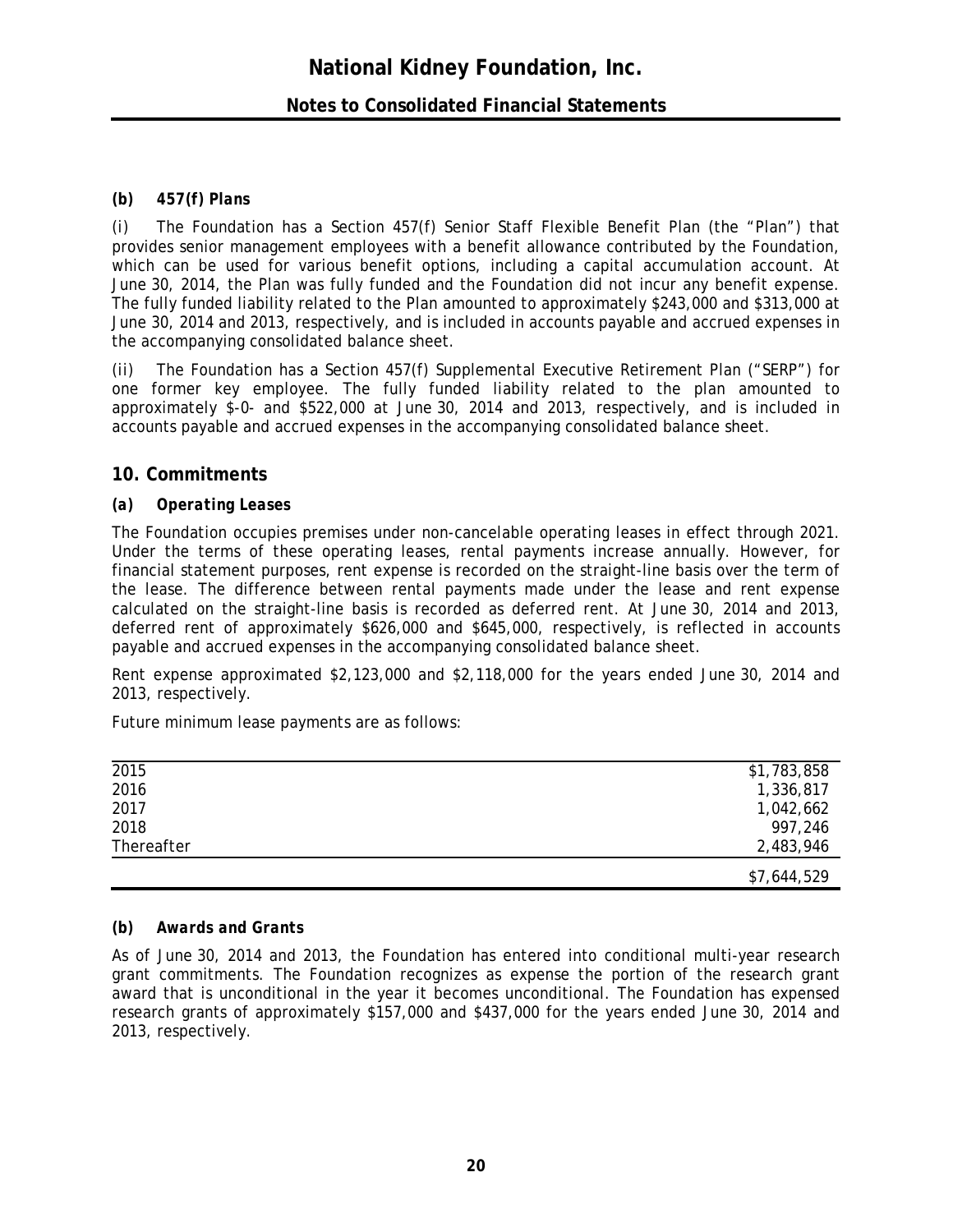# **11. Temporarily Restricted Net Assets**

Temporarily restricted net assets are restricted for the following purposes at June 30, 2014 and 2013:

| <i>June 30,</i>                                      | 2014        | 2013        |
|------------------------------------------------------|-------------|-------------|
| Young investigators and clinical scientists research | \$3,013,318 | \$4,437,159 |
| Other research                                       | 499.962     | 462.578     |
| Other programs                                       | 2,284,837   | 1,789,595   |
|                                                      | \$5,798,117 | \$6,689,332 |

Temporarily restricted net assets were released from restrictions in fiscal 2014 and 2013 as follows:

|                                                      | 2014        | 2013        |
|------------------------------------------------------|-------------|-------------|
| Young investigators and clinical scientists research | \$2,028,600 | \$2,365,393 |
| Other research                                       | 51.794      | 81.798      |
| Other programs                                       | 903,475     | 1,619,788   |
|                                                      | \$2,983,869 | \$4,066,979 |

# **12. Permanently Restricted Net Assets**

Permanently restricted net assets consist of investments that are to be held in perpetuity. The permanently restricted net assets held at June 30, 2014 and 2013 are to be used as follows:

| June 30,               | 2014          | 2013        |
|------------------------|---------------|-------------|
| Enuresis research      | 174,237<br>\$ | \$174,237   |
| Other research         | 292,209       | 292,209     |
| Patient services       | 95,000        | 95,000      |
| Community services     | 90,680        | 90,680      |
| Professional education | 11,929        | 11,929      |
| Public education       | 97,872        | 97,872      |
| Undesignated programs  | 433,169       | 433,169     |
|                        | \$1,195,096   | \$1,195,096 |